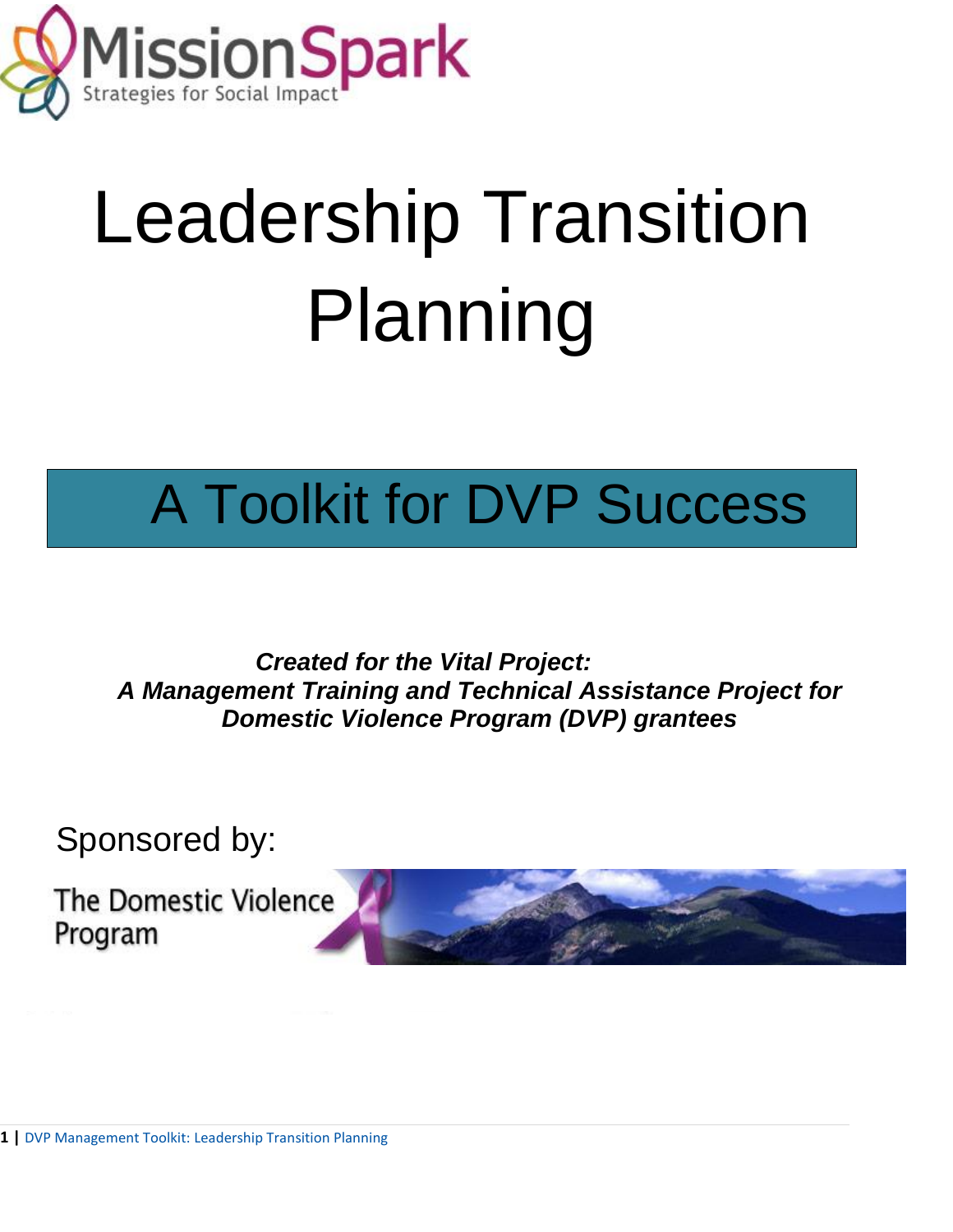# **Table of Contents**

| Organizational Components of Successful Leadership Transitions  6           |  |
|-----------------------------------------------------------------------------|--|
| Succession Planning: Preparing the Way for Opportunity Instead of Crisis. 7 |  |
|                                                                             |  |
| Succession Planning Tools: PLAN NARRATIVE COMPONENTS 8                      |  |
| Succession Planning Tools: PLAN ATTACHMENTS 12                              |  |
|                                                                             |  |
|                                                                             |  |
|                                                                             |  |
|                                                                             |  |
|                                                                             |  |
|                                                                             |  |
|                                                                             |  |
|                                                                             |  |
|                                                                             |  |
|                                                                             |  |
|                                                                             |  |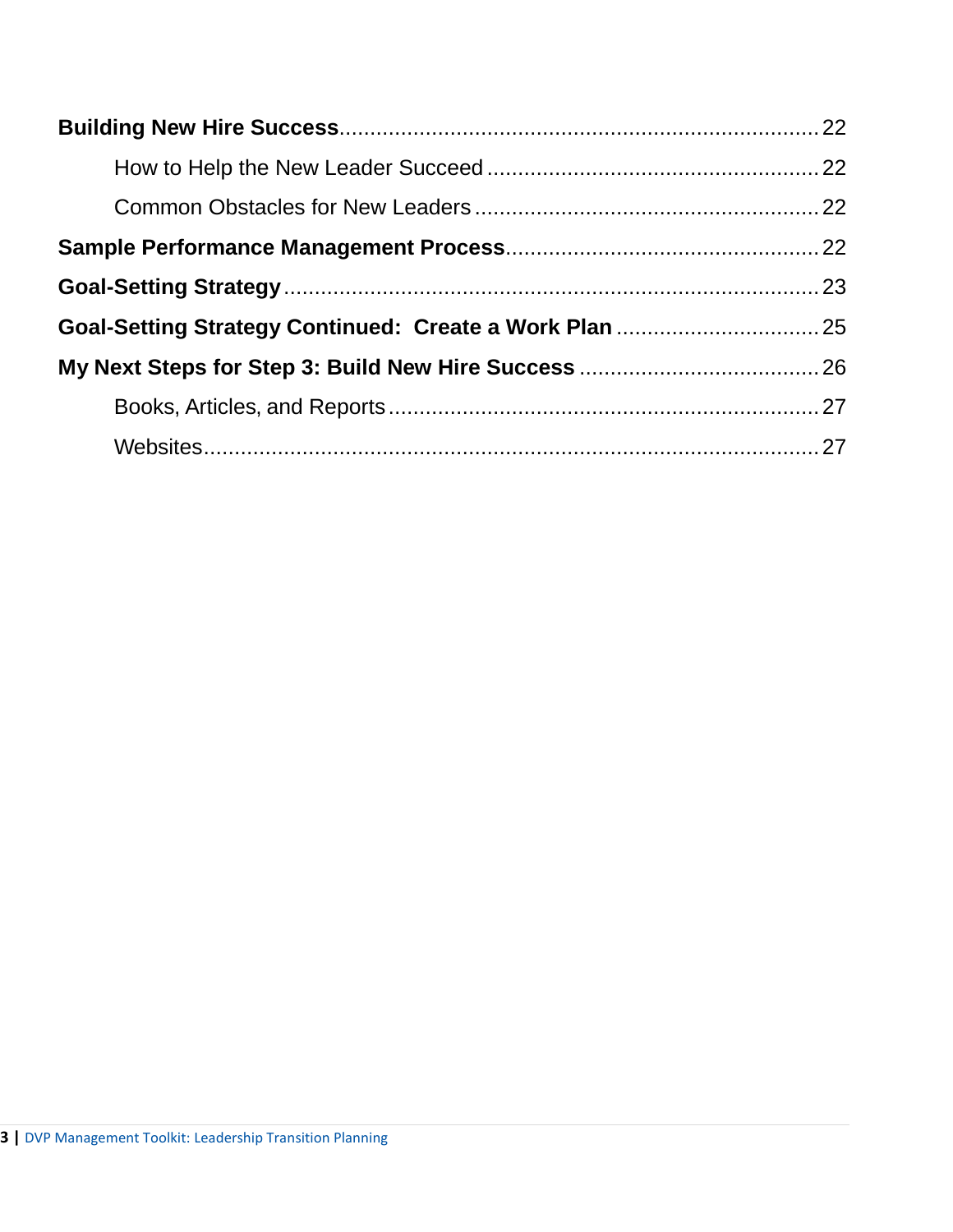# <span id="page-3-0"></span>**Acknowledgements**

### <span id="page-3-1"></span>**About the Vital Project**

Welcome to Vital: A Management Training and Technical Assistance Project for Domestic Violence Program (DVP) grantees. With funding from the Domestic Violence Program, we are excited to provide a full menu of customized services at no charge to your agency. The purpose of this project is to build your organization's management and operational capacity through technical assistance and professional development opportunities designed to meet the current and emerging needs of local programs. An array of exciting delivery methods are currently being offered through 2013, from custom consulting to webinars and formal class work at the University of Colorado Denver. For more information visit<http://vitalprojectcolorado.org/>

### <span id="page-3-2"></span>**About Mission Spark and the Author**

**Mission Spark, LLC** [\(www.missionspark.org\)](http://www.missionspark.org/) partners with philanthropy, nonprofit and social enterprise leaders to achieve transformative social change and to strengthen the social sector. They work to achieve this mission by providing results-driven consulting, training, and facilitation in Colorado. Mission Spark consultants have experience working with DVP direct service providers, state-wide funders and domestic violence service and prevention partners.

**Kelleen Zubick, MFA** is a Principal Consultant for Mission Spark. For over 18 years, Kelleen has worked in senior positions at nonprofits and state agencies. In her capacities as executive director, associate director, program director, and volunteer board member, Kelleen developed a track record of success in planning and management, resource development, financial strategy and management, developing and evaluating programming, and in building partnerships and coalitions. Her approach is collaborative and practical, with an emphasis on helping her clients accomplish tangible results. Kelleen compliments her experience in the social sector with national certificates of training in nonprofit governance from *BoardSource*, and in resource development from the national *Grantsmanship Center*.

### <span id="page-3-3"></span>**About CDHS Domestic Violence Program**

The mission of the DVP is to serve as the state governmental authority on domestic violence issues by providing leadership, guidance, and awareness within government agencies as well as ensuring grant funded programs deliver optimal services to victims, ultimately promoting a Colorado free of domestic violence. DVP strives to ensure that services to victims of domestic violence and their children are readily available throughout Colorado's diverse communities. See <http://www.colorado.gov/cdhs/dvp> for more information.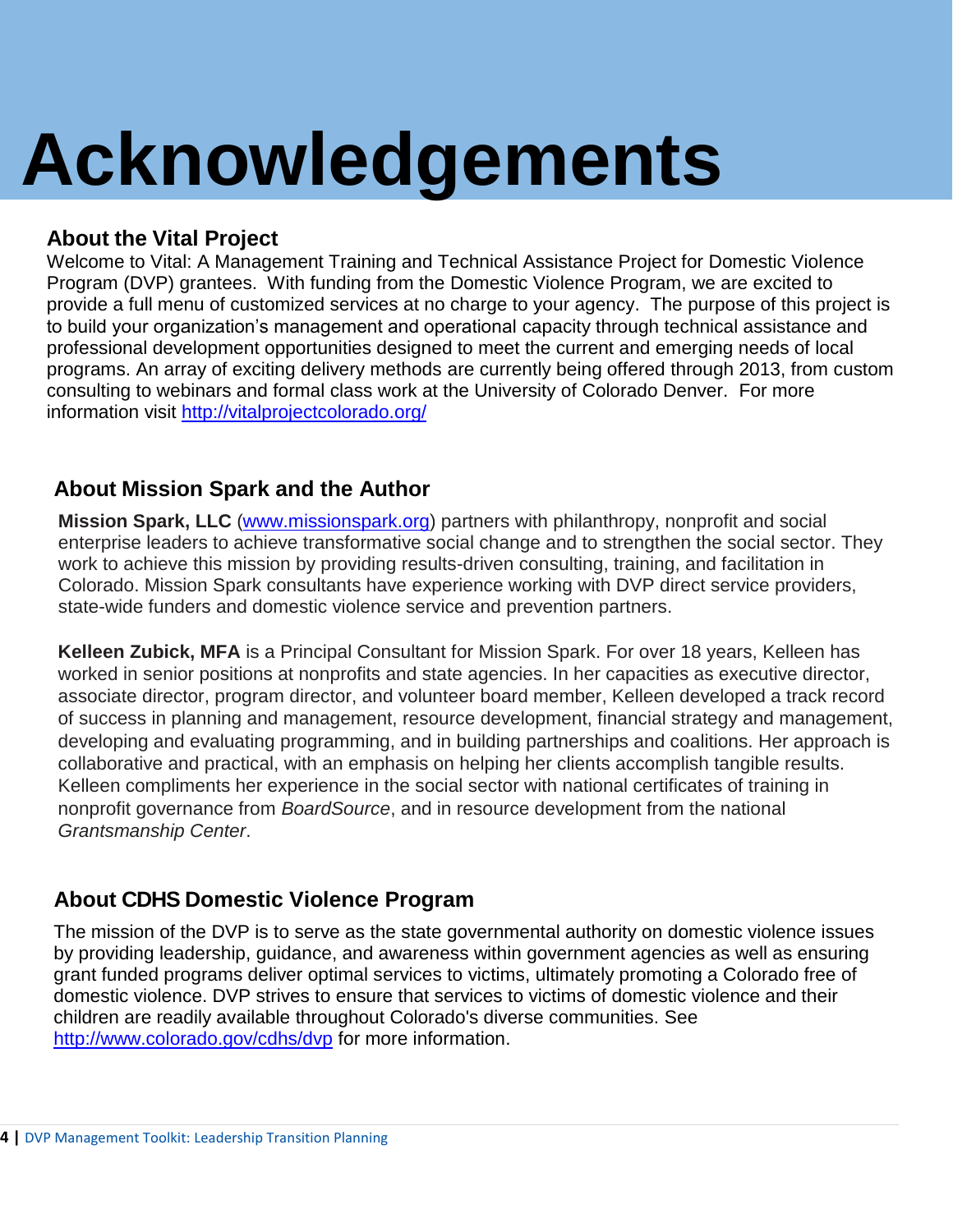# <span id="page-4-0"></span> **Using this Toolkit**

Results of the self-assessment management capacity needs assessment survey sent to DVP-funded programs during December, 2012, informed the topical selection and focus of this toolkit. The survey instrument used indicators based on the Colorado Nonprofit Association's Principles and Practices of Nonprofit Excellence in Colorado (2011), and 72% of DVP-funded programs responded to the survey, and 46% of respondents indicated a need to improve capacity around leadership succession planning. Vital's customized consulting experience with DVP Organizations also suggests that tools around managing Executive Director transitions, especially unplanned or emergency ones, would also be advantageous to a large number of DVP Organizations. While this toolkit is focused on Executive Director/Organization Leadership Staff Role succession planning, many of the recommended processes and tools can be easily adapted to inform other staff or board transitions.

### **This toolkit is divided into three key steps for any successful transition:**

- **1. Succession Planning**
- **2. Strategy Implementation**
- **3. Building New Hire Success**

### **Uses for this Toolkit:**

- o Increase organizational preparedness and effectiveness during leadership transition
- $\circ$  Understand the elements of a succession plan and use included quides to develop key content
- $\circ$  Learn about types of leadership transition, including emergency transitions, as well as strategies for tailored approach
- o Approaches for enhancing new hire success
- o Deepen learning through vetted 'selected resources'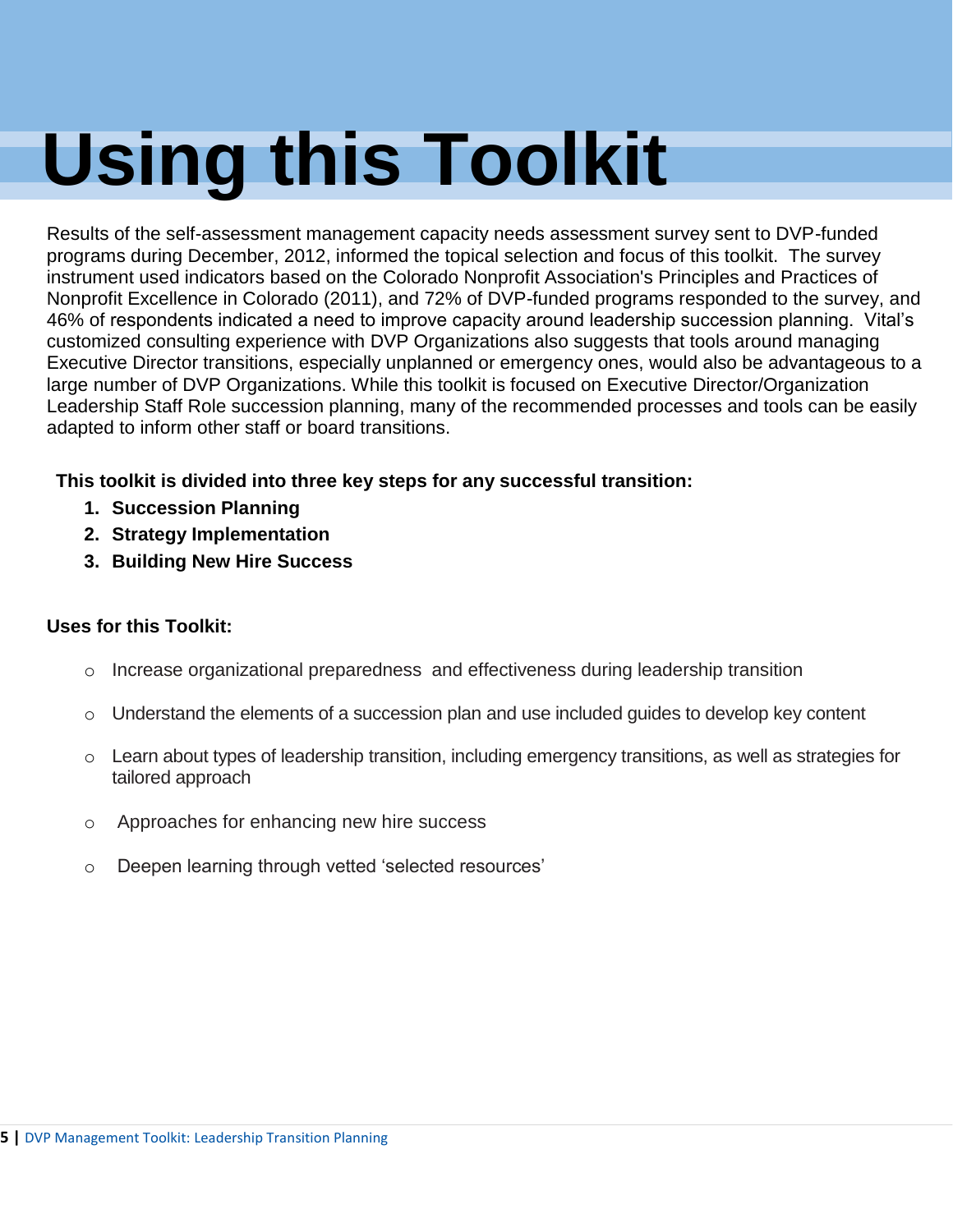# **Introduction**

Leadership change is a common aspect of nonprofit organizational life. Transition can be a time of stress and risk for an organization, but it can also be an opportunity to strengthen the organization. It is natural for staff and board members to view executive transitions with concern and anxiety because poorly managed leadership transitions can mean uncertainty and increased demands on time for organizational insiders as well as succession challenges that can lead to loss of organizational effectiveness, or worse. The challenge for organizations is to approach these transitions in an activist mode and with a positive outlook that seizes upon opportunity.

This toolkit is designed to help organizational staff and board volunteer leadership be prepared for leadership transitions and to provide guiding steps for managing planned and unplanned transitions. We hope this toolkit and its list of additional resources will reward those organizations who find time to invest in transition planning by helping those organizations be positioned to treat leadership transition as an opportunity instead of a crisis.

### <span id="page-5-0"></span>**Organizational Components of Successful Leadership Transitions**

- $\checkmark$  Shared view of organization's current and future requirements
- $\checkmark$  Shared understanding of organizational culture
- $\checkmark$  Strategic involvement of organization's key players (Staff, Board Executive Committee, Constituents, Partners, Funders)
- $\checkmark$  Comprehensive and specific transition plan with efficient timeline
- $\checkmark$  Financial resources available for management support
- $\checkmark$  Easy access to information, procedures, and relationships
- $\checkmark$  Job descriptions, performance plan and performance support/monitoring
- $\checkmark$  Celebrate successes broadly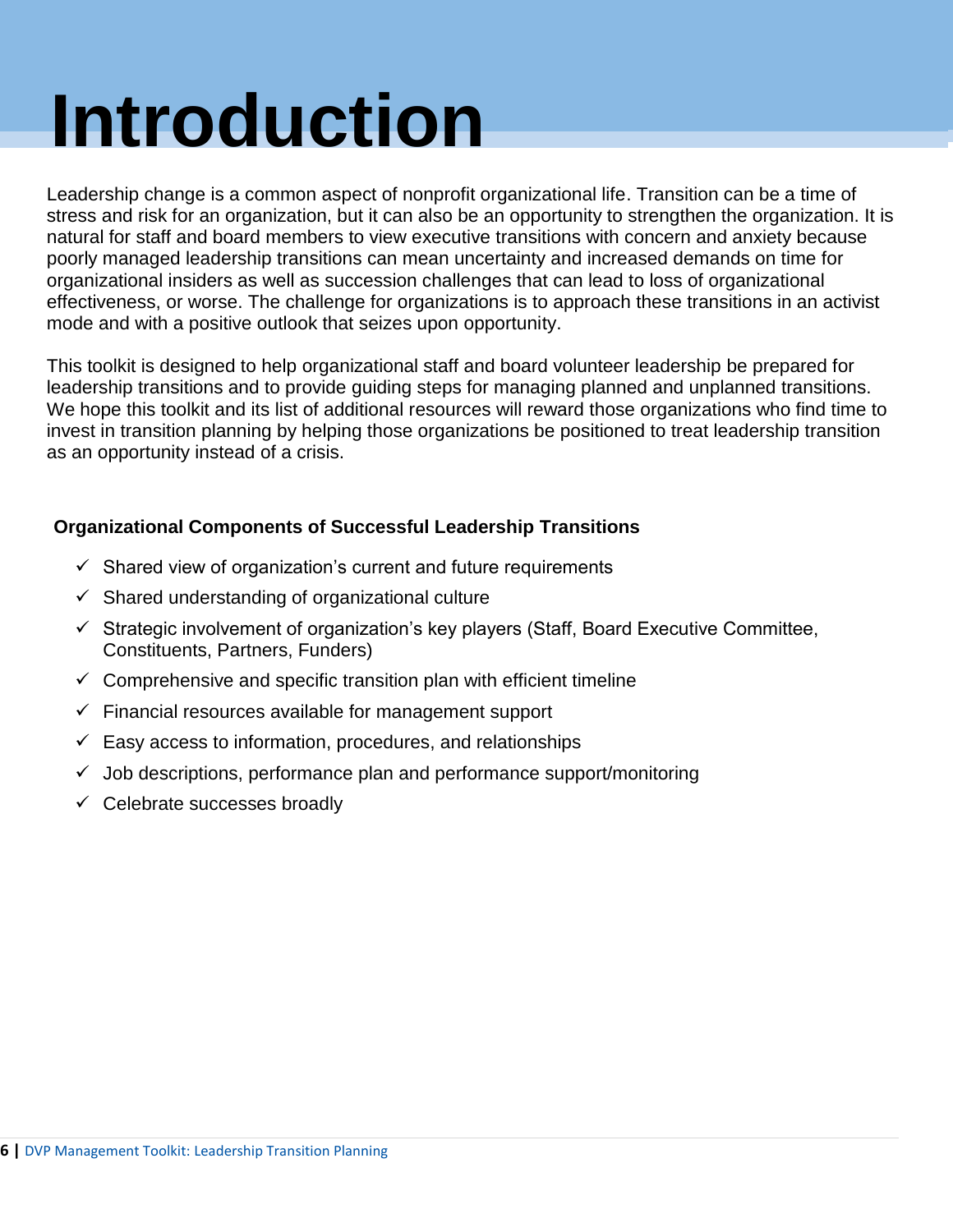### <span id="page-6-0"></span>**Succession Planning: Preparing the Way for Opportunity Instead of Crisis**

Investing in the following steps *before* a transition happens helps organizations to be proactive and stable during times of transition. As with any effective planning, the contents of an organization's succession plans need to be customized to current organizational situation and structure. Similarly, for the plan to maintain its relevancy and effectiveness, once established, it should be reviewed and updated annually so that in the event of unanticipated transition it remains an effective tool.

### <span id="page-6-1"></span>**Succession Planning Components:**

When the following components are in place, an organization can expect a relatively smooth transition to new leadership whenever it may occur. Organization leadership should strongly consider developing any item below to which the response is "Needs Development" and which they deem relevant to their organization as part of the "to dos" in their proactive succession planning. (*Sources for some of this information come from www.transitionguides.com)*

| <b>Succession Planning Readiness Checklist</b>                   | <b>In</b>    | <b>In Progress</b> | <b>Needs Development</b> |
|------------------------------------------------------------------|--------------|--------------------|--------------------------|
|                                                                  | <b>Place</b> |                    |                          |
| A strategic plan is in place with goals and objectives for the   |              |                    |                          |
| near term (3 yrs.)                                               |              |                    |                          |
| Executive job descriptions are accurate, comprehensive and       |              |                    |                          |
| up-to-date                                                       |              |                    |                          |
| The board evaluates the executive performance annually and       |              |                    |                          |
| is thus familiar with the nuances of executive performance in    |              |                    |                          |
| that job description                                             |              |                    |                          |
| The board is effectively performing its major governance jobs    |              |                    |                          |
| of financial oversight, executive oversight, policy              |              |                    |                          |
| development, resource development and strategic planning         |              |                    |                          |
| Another staff person or board member shares important            |              |                    |                          |
| external relationships (donors, funders, partners, community     |              |                    |                          |
| leaders) maintained by the executive                             |              |                    |                          |
| The board can articulate organizational culture and identify     |              |                    |                          |
| the qualities and characteristics of people who will thrive in   |              |                    |                          |
| their organization's environment                                 |              |                    |                          |
| A financial reserve is in place and available to offset expenses |              |                    |                          |
| associated with executive transitions                            |              |                    |                          |
| Financial systems meet industry standards and financial          |              |                    |                          |
| reports are up to date and provide data needed for sound         |              |                    |                          |
| decision-making                                                  |              |                    |                          |
| Operational manuals exist for key administrative systems         |              |                    |                          |
| (accounting, data, personnel/payroll, website) and are easily    |              |                    |                          |
| accessible and up-to-date                                        |              |                    |                          |
| Other board or staff members have been identified as having      |              |                    |                          |
| the knowledge and skills to perform key executive activities in  |              |                    |                          |
| an emergency (cross training performed and explicitly            |              |                    |                          |
| identified).                                                     |              |                    |                          |
|                                                                  |              |                    |                          |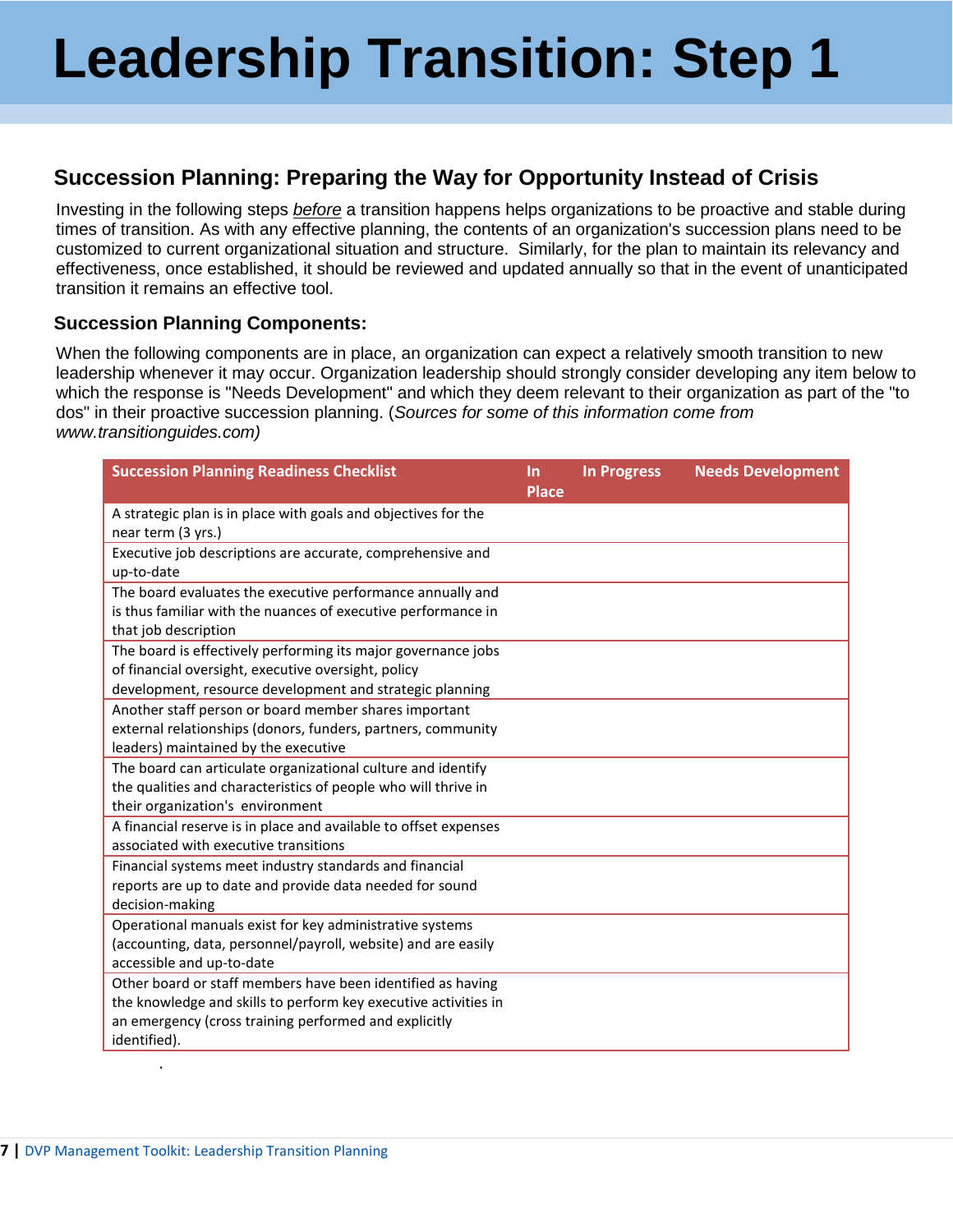### <span id="page-7-0"></span>**Succession Planning Tools: PLAN NARRATIVE COMPONENTS**

Public resources and samples of Succession Plans are available at *[www.TransitionGuides.com](http://www.transitionguides.com/)*, and it is suggested that organizations review these samples as models for their own. This Toolkit contains prompts for developing content that is critical to effective succession plans, most of which is adapted from those samples.

### **Section 1 Overview and Purpose**

*Adopt a purpose statement, for example:*

For the purpose of ensuring continuity in the administration of the organization's day-to-day programs and operations, management of external relationships and supervision of staff and finances, the Board of Directors is adopting policies and procedures for the temporary appointment of an Acting Executive Director in the event of an *unplanned and extended absence* of the Executive Director.

The Board Chair, or \_\_\_\_\_(alternative Board Officer)\_\_\_\_\_\_\_\_\_\_\_ in the absence of the Board Chair, may determine the appropriate time to initiate the implementation of this plan.

*You may also wish to include a short organizational history and mission and the process used to develop the Succession Plan who or what committee generated the document and whether this process included staff and board review (recommended) Write your Overview and Purpose Statement below:*

### **Section 2 Priority Functions and Staffing**

The succession plan and the staffing structure at [Organization Name] are intended to minimize disruption in quality service and maintain business as usual to the extent possible. The full and up-to-date job description of the ED is attached to this plan. In the absence of the Executive Director, unless otherwise determined by the Board of Directors, business as usual includes maintenance of the following (*replace if others are more appropriate for your organization*):

- A. Delivery of established programs and services
- B. Accounting, billing, payroll, purchasing and payables
- C. Fundraising
- D. Community Relations
- E. Liaison with the Board of Directors
- F. Facilities and information technology oversight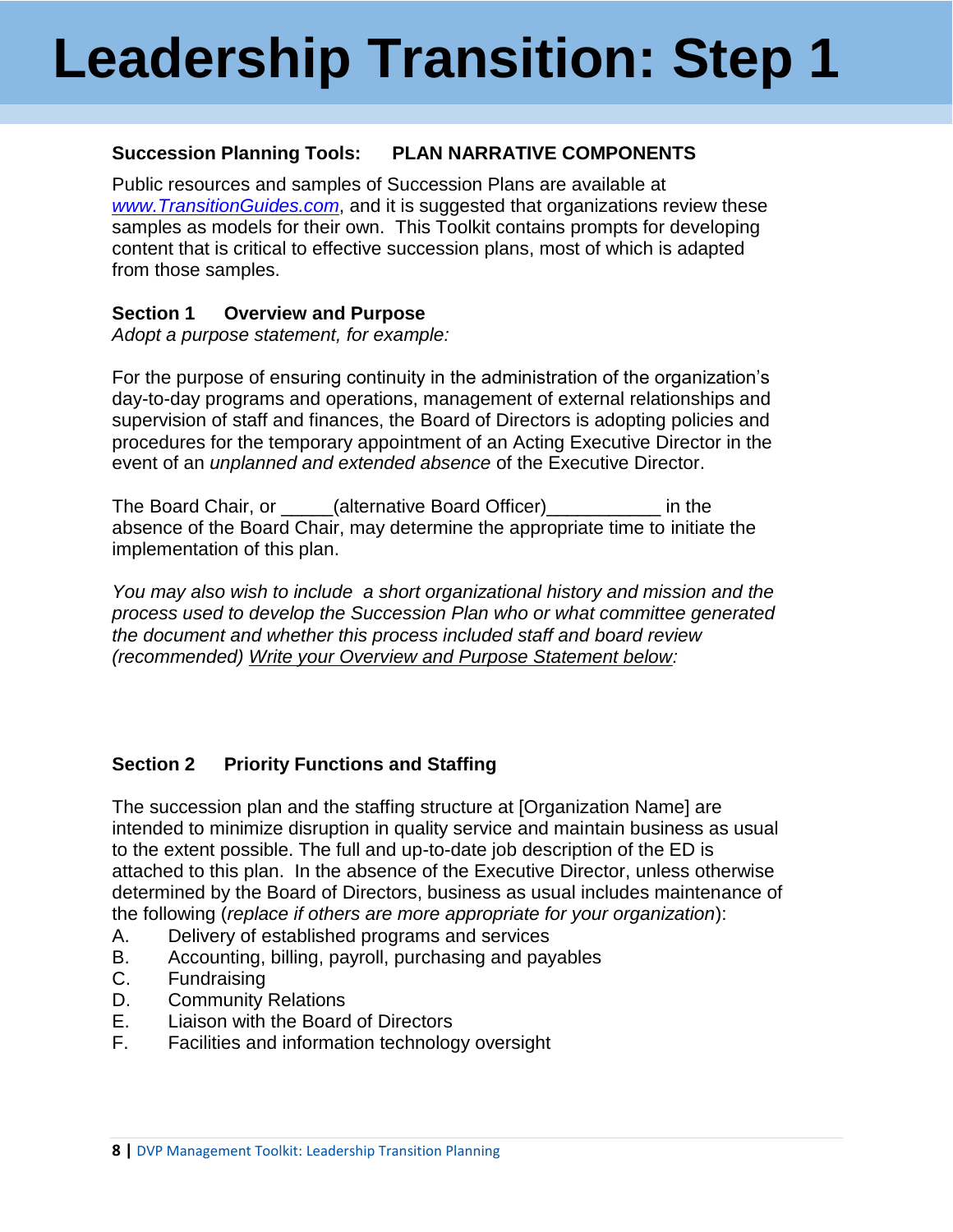### **Short-Term Staffing of Key Functions**

*The chart below represents a list of staff or board members, or volunteers or consultants/contractors who*  have been vetted to fill various ED functions as listed below. The skills, willingness, and requisite budget *have been confirmed for each of the individuals below. One person may or may not be able to fulfill all of the functions, and even if one is identified, it is still necessary to identify others to serve as back up. Even if multiple people are filling the key functions, one person should be identified as the Acting Executive Director (whether staff or hired Interim)*

Person Serving as Acting Executive Director:

| <b>Key functions</b>                        | <b>Short term staffing strategies: Primary</b> |
|---------------------------------------------|------------------------------------------------|
|                                             | $(3-6$ Months)                                 |
| Programmatic Oversight                      | [Name], [Title]                                |
| 2. Financial Stewardship                    | [Name], [Title]                                |
| Fundraising<br>3.                           | [Name], [Title]                                |
| 4. Community Relationships                  | [Name], [Title]                                |
| Liaison with Board of Directors             | [Name], [Title]                                |
| Facilities and Information Technology<br>6. | [Name], [Title]                                |

Person Serving as Acting Executive Director:

| <b>Key functions</b>                        | <b>Short term staffing strategies: Back Up</b> |
|---------------------------------------------|------------------------------------------------|
|                                             | $(3-6$ Months)                                 |
| Programmatic Oversight<br>1.                | [Name], [Title]                                |
| <b>Financial Stewardship</b><br>2.          | [Name], [Title]                                |
| Fundraising<br>3.                           | [Name], [Title]                                |
| <b>Community Relationships</b><br>4.        | [Name], [Title]                                |
| Liaison with Board of Directors             | [Name], [Title]                                |
| Facilities and Information Technology<br>6. | [Name], [Title]                                |

**Underlying Assumptions to retain "Business As Usual" status (driven by current and future plans, other planned transitions, and budget):**

- 1.
- 2.
- 3.
- 4.
- 5.

The positions assigned in the above Temporary Staffing Strategy are based on [Organization Name] organizational structure as of [month, year]. In the event this plan is implemented and those assigned are no longer available or positions are vacant, the Board Chair may select other senior staff or contractor/consultants to support each of the key Executive Director functions. It is the responsibility of the current Executive Director to ensure that positions have appropriate cross-training to successfully implement the temporary staffing strategy.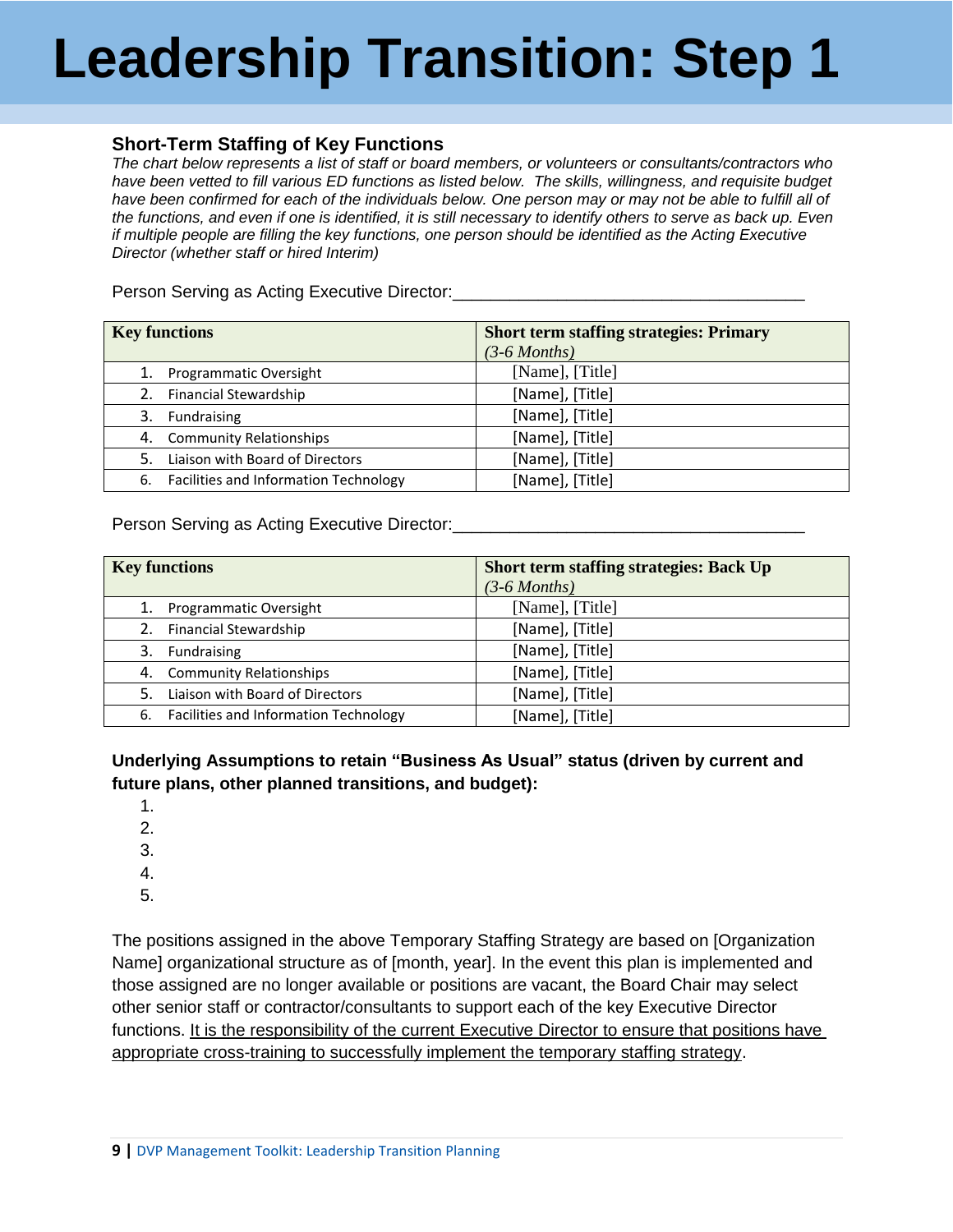### **Section 3 Succession Plan Implementation** *Sample Language*

Succession plan implementation will be overseen by **Executive** *(either Executive igualitying system*) *Committee of the Board or a Transition Committee whose members are (list names and positions*). As soon as feasible, following notification of an unplanned temporary or short-term absence, the Board Chair may convene an Executive Committee meeting to affirm the procedures prescribed in this plan, or to modify them if needed. While this timeline may vary based on circumstances, the suggested steps for implementation are:

- Executive Management Team informs Board Chair immediately of unplanned absence.
- **The Board Chair formally appoints the Acting Executive Director.**
- The Board Chair informs Board of the Acting Executive Director appointment and formal implementation of terms and policies in the succession plan.
- The Board Chair (and potentially other officers) consults with the Acting Executive Director (and key function short-term staff as appropriate) on the circumstances of the absence, organizational situation and related factors.
- After Board Chair and Acting Executive Director consult, stakeholders will be notified following the communications plan outlined in **Section Five**.

### **Section 4 Authority and Oversight** *Sample Language*

The person appointed as Acting Executive Director may have the same authority for day-to-day decision making and independent action as the Executive Director except as further defined here (insert limits of authority here):

- $\bullet$
- $\bullet$
- $\bullet$
- $\bullet$

Decisions that will be made in consultation with the Board Chair or other appropriate committee include senior management staff hiring and terminations, financial issues, taking on a new project, and taking public policy positions on behalf of the organization.

The Board Chair, in consultation with the Executive Committee, may consider a salary adjustment for the Acting Executive Director of no more than \_\_\_% of current salary or the budget limits of \$ per month for a contracted Interim Executive Director.

As with the Executive Director, the Board Chair and Board of Directors will have the responsibility for monitoring the work of the Acting Executive Director. The Acting Executive Director will provide regular updates and meet with the Board Chair as the Chair may determine. The Board Chair will also be alert to the special support needs of the Acting Executive Director serving in this temporary leadership role and act to address them.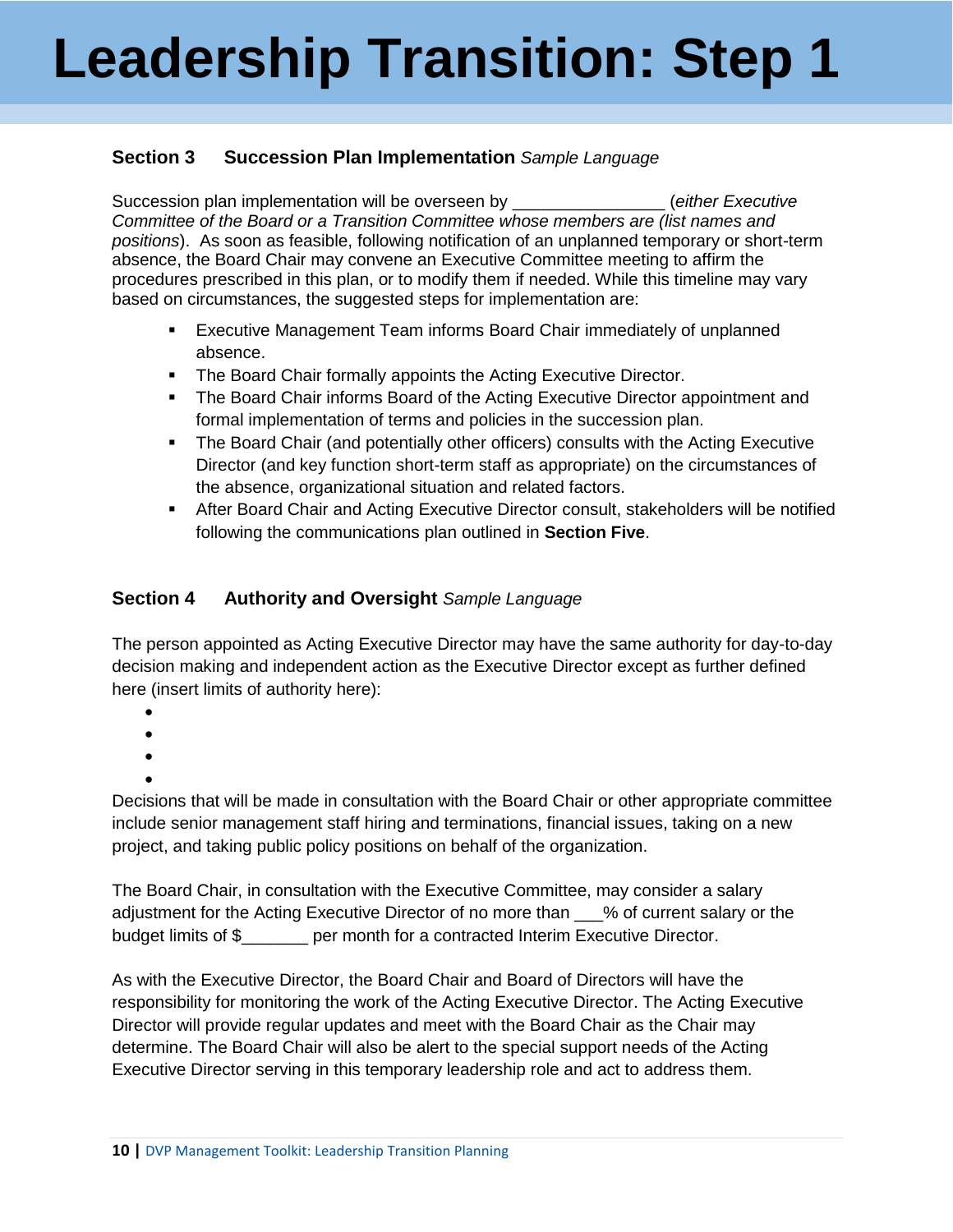### **Section 5 Communications Plan** *Sample Language*

Within two business days after an Acting Executive Director is appointed, the Board Chair and the Acting Executive Director (and Community Relations appointed short-term staff if different) will meet to implement an external communications plan to announce the organization's temporary leadership structure, including the kind of information that will be shared and with whom (*fill out plan below*).

| <b>Notify:</b>                     | Mode(s): Meeting,                  | <b>Accountability:</b>   | <b>Timeline:</b> |
|------------------------------------|------------------------------------|--------------------------|------------------|
| <b>Temporary Leadership Change</b> | Call, Letter, Internet, Newsletter | Acting/Chair/Joint/Staff | (within)         |
| <b>Staff</b>                       |                                    |                          | 2 days           |
| People being served                |                                    |                          | $3 - 7$ days     |
| <b>Funders</b>                     |                                    |                          | $3 - 7$ days     |
| <b>Government Contracts</b>        |                                    |                          | $3 - 7$ days     |
| Vendors, Banks, Auditors           |                                    |                          | $3 - 7$ days     |
| <b>Local Political Leaders</b>     |                                    |                          | $7 - 14$ days    |
| Peer Organization Leaders          |                                    |                          | $7 - 14$ days    |
| Community                          |                                    |                          | $7 - 14$ days    |

### **Section 6 Succession Plan for Permanent Unplanned Absence** *Sample Language*

The procedures and conditions will be the same as for a temporary absence with one addition: The Board Chair may appoint a Transition and Search Committee of no less than five members, and this committee will develop and implement a search procedure that will include the following actions:

- 1. Shared agreement and clarity about organizational direction and goals, and the financial and human resources needed and available to the organization to achieve these desired results.
- 2. A written plan and timeline for planning and conducting the search, managing key transition issues, and achieving a positive beginning with the new executive.
- 3. Regular and clear communication throughout the transition and search process with board, staff, and stakeholders that provides information and a timeline, offers opportunities for input, and reports progress.
- 4. A search, interview, and hiring process resulting in a finalist pool that meets the present and future needs of the organization, as well as a compensation plan that is in keeping with compensation by other comparable organizations.
- 5. A well-planned welcome and orientation for the new executive, as well as clarity around board and ED roles and a structure for eliciting good communication and accountability between the two.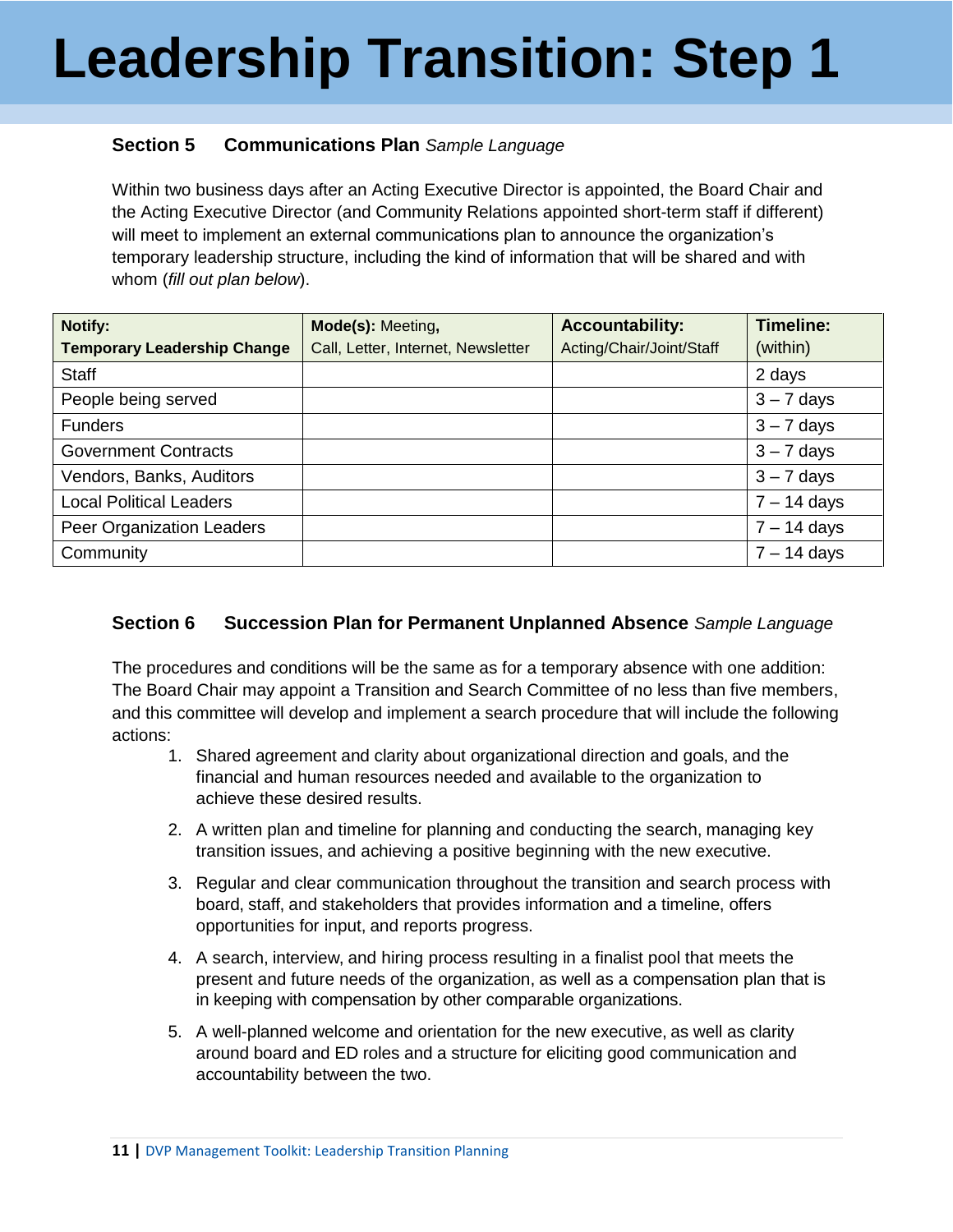### **Section 7 Succession Plan Approvals and Maintenance** *Sample Language*

This succession plan will be approved by the full Board of Directors and reviewed annually at a formal Board meeting to make any needed changes in in language or the standing appointees or backups. The Board Chair may review and amend the plan at other times if a standing appointee or backup is no longer available to serve in an Acting Executive Director capacity.

Copies of this plan will be maintained by the Board Chair, the Executive Director, and the designated Acting Executive Director. Owing to the sensitive nature of the organizational information contained in the Organizational Inventory, the plan, or at least that section, must be kept in a secure location with restricted access.

Approved by [Organization Name] Board of Directors on **Fig. (date)**.

[First Name] [Last Name, Board Chair

\_\_\_\_\_\_\_\_\_\_\_\_\_\_\_\_\_\_\_\_\_\_\_\_\_\_\_\_\_\_\_\_\_\_\_ [First Name] [Last Name], Executive Director

\_\_\_\_\_\_\_\_\_\_\_\_\_\_\_\_\_\_\_\_\_\_\_\_\_\_\_\_\_\_\_\_\_\_\_\_

\_\_\_\_\_\_\_\_\_\_\_\_\_\_\_\_\_\_\_\_\_\_\_\_\_\_\_\_\_\_\_\_\_\_\_\_

\_\_\_\_\_\_\_\_\_\_\_\_\_\_\_\_\_\_\_\_\_\_\_\_\_\_\_\_\_\_\_\_\_\_\_\_

\_\_\_\_\_\_\_\_\_\_\_\_\_\_\_\_\_\_\_\_\_\_\_\_\_\_\_\_\_\_\_\_\_\_\_\_

I acknowledge that I have reviewed this plan (organization officers):

[First Name] [Last Name], [Title]

[First Name] [Last Name], [Title]

[First Name] [Last Name], [Title

### <span id="page-11-0"></span>**Succession Planning Tools: PLAN ATTACHMENTS**

- □ Organization Strategic Principles (values, vision, mission) and Strategic Plan
- $\Box$  Written Description of Organizational Culture
- Current and strategy-aligned Executive Director Job Description
- Inventory and location of organizational policies and procedures, including Employee Handbook
- $\Box$  Communications plan for temporary leadership structure
- $\Box$  Job sourcing plan (key people and job sites with whom to advertise)
- Inventory of Important Organizational Information (Restricted Access)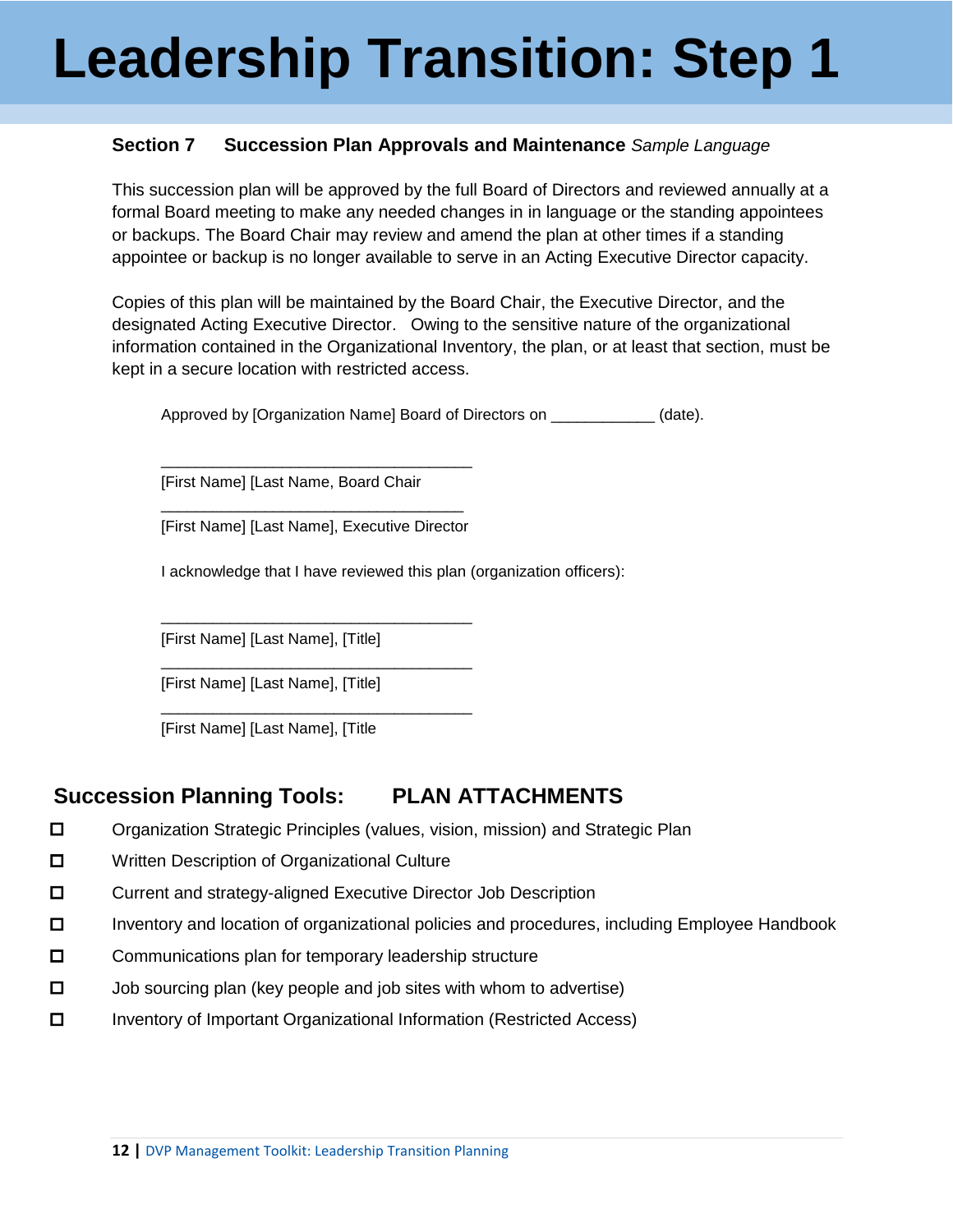### **Inventory of Important Organizational Information (Restricted Access) Continued**

- All key log-in and password information for all staff computers
- Specifics pertaining to Internet, web hosting, software licenses, and internal network
- Banking systems, and payroll systems
- Documents pertaining to nonprofit status
- Financial information, bank information, including names of authorized check signers, location of blank checks, vendor records
- Key and anonymous donor information
- Information on accessing personnel records
- Legal counsel information, insurance, and facilities information, etc.

### <span id="page-12-0"></span>**How to Identify Organizational Culture**

*Organizational culture* amounts to the assumptions of values, beliefs, and processes that underlie the goals, work habits, decision making, conflict resolution, and management style of any given organization. Although organizational culture is often unarticulated, it is a powerful force at the heart of organizational operations. As such it plays an important role in successful leadership transitions, and "good fit with organizational culture" should always be considered in the quest for attracting a leader whose tenure will help to stabilize and advance an organization.

By providing a framework for analyzing the current culture, and designing changes, **Johnson and Scholes' Cultural Web** provides a good foundation for the difficult business of identifying, and if desired, changing organization culture. Using it, you can create a cultural environment that encourages success, supports the organization's objectives and, makes for a more cohesive work team.

The Cultural Web identifies six interrelated elements that help to make up what Johnson and Scholes call the "paradigm" of the work environment. By analyzing the factors in each, you can begin to see the bigger picture of your culture: what is working, what isn't working, and what needs to be changed. The six elements are:

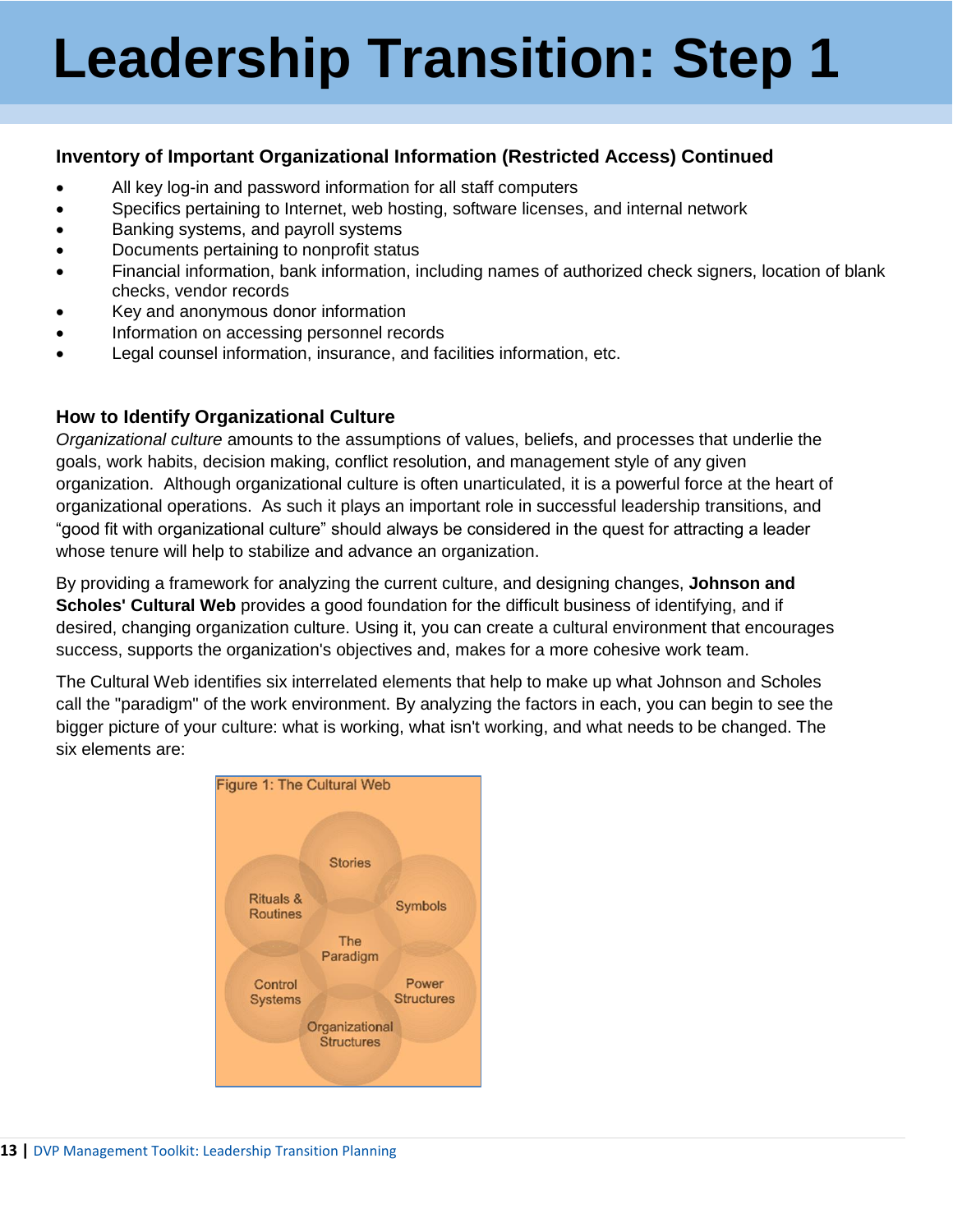Begin to articulate your organization's culture by reflecting upon the six elements in your organization:

1. **Stories** - Who and what the organization chooses to immortalize says a great deal about what it values, and perceives as great behavior. Write down some of the stories repeated inside and outside of the organization?

2. **Rituals and Routines** - This determines what is expected to happen in given situations, and what is valued by management. Write down the behavior and actions of people that signal acceptable behavior. What do people expect at your organization? What core beliefs do these actions reflect?

3. **Symbols** - The visual representations of the company including logos, how plush the offices are, and the formal or informal dress codes. Write them down. What do they say about your organization's values?

4. **Organizational Structure** - This includes both the structure defined by the organization chart, and the unwritten lines of power and influence that indicate whose contributions are most valued. What are these in your organization? Is the structure hierarchical? Formal or informal? Collaborative or autonomous? Write it down:

5. **Control Systems** - The ways that the organization is controlled. These include financial systems, quality systems, and rewards (including the way they are measured and distributed within the organization.) Write down what accountability looks like in your organization. Is work quality or quantity rewarded? Is keeping costs low valued over efficiency?

6. **Power Structures** - The pockets of real power in the organization. This may involve one or two people or even a program area. Write down people have the greatest amount of influence on decisions, operations, and strategic direction.

#### **Articulating Organizational Culture**

As these questions are answered, you start to build up a picture of what is influencing your organization's culture. Now you need to look at the web as a whole and make some generalized statements regarding the overall culture, and these statements should both describe the culture and identify factors that are prevalent though the web. An example of such a statement might be:

*"Our organization values individual needs and interests above teamwork and efficiency. Staff rules/policies get changed depending on individual need and all programming is customized to suit individual clients."*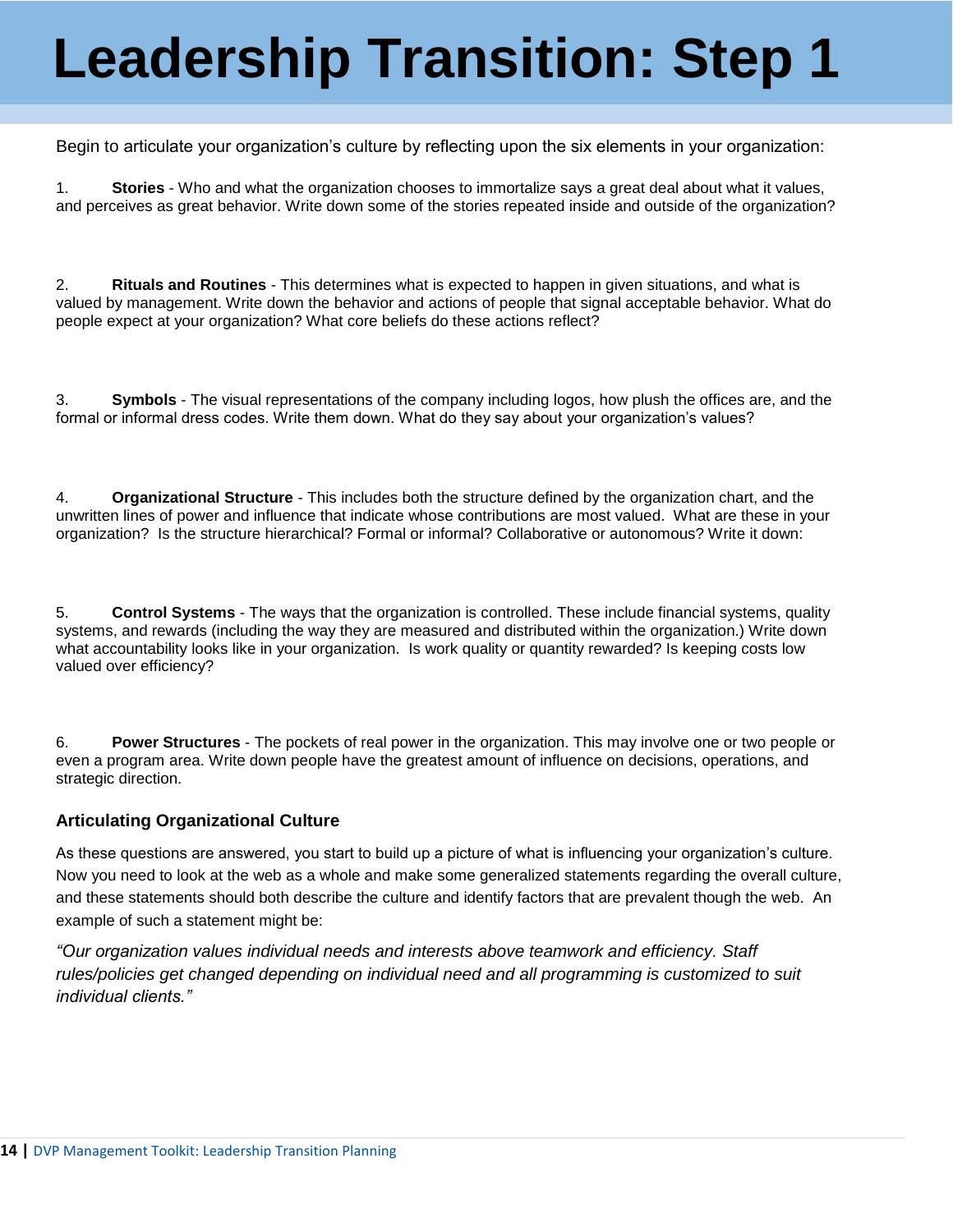#### **Write your Organizational Culture Statement:**

#### **Changing Organizational Culture**

Influencing organizational culture is a key leadership role, and it depends on knowing what the current culture is. Having articulated your organization's culture, you can also repeat the process to express the desired culture you would like to see in your organization. Starting from your organization's strategy, think about how you want the organization's culture to look, if everything were to be correctly aligned, and if you were to have the ideal organizational culture. Write down the Desired Organizational Culture Statement:

When you compare the two statements, what factors will you encourage and reinforce? Which factors do you need to change? What new beliefs and behaviors do you need to promote? Now you are ready to prioritize changes and to develop a plan to address them.

### <span id="page-14-0"></span>**My Next Steps for Step 1: Succession Planning:**

| <b>Activity</b> | <b>By When</b> |
|-----------------|----------------|
| $\checkmark$    |                |
| $\checkmark$    |                |
| ✓               |                |
| ✓               |                |
| ✓               |                |
| ✓               |                |
| ✓               |                |
| $\checkmark$    |                |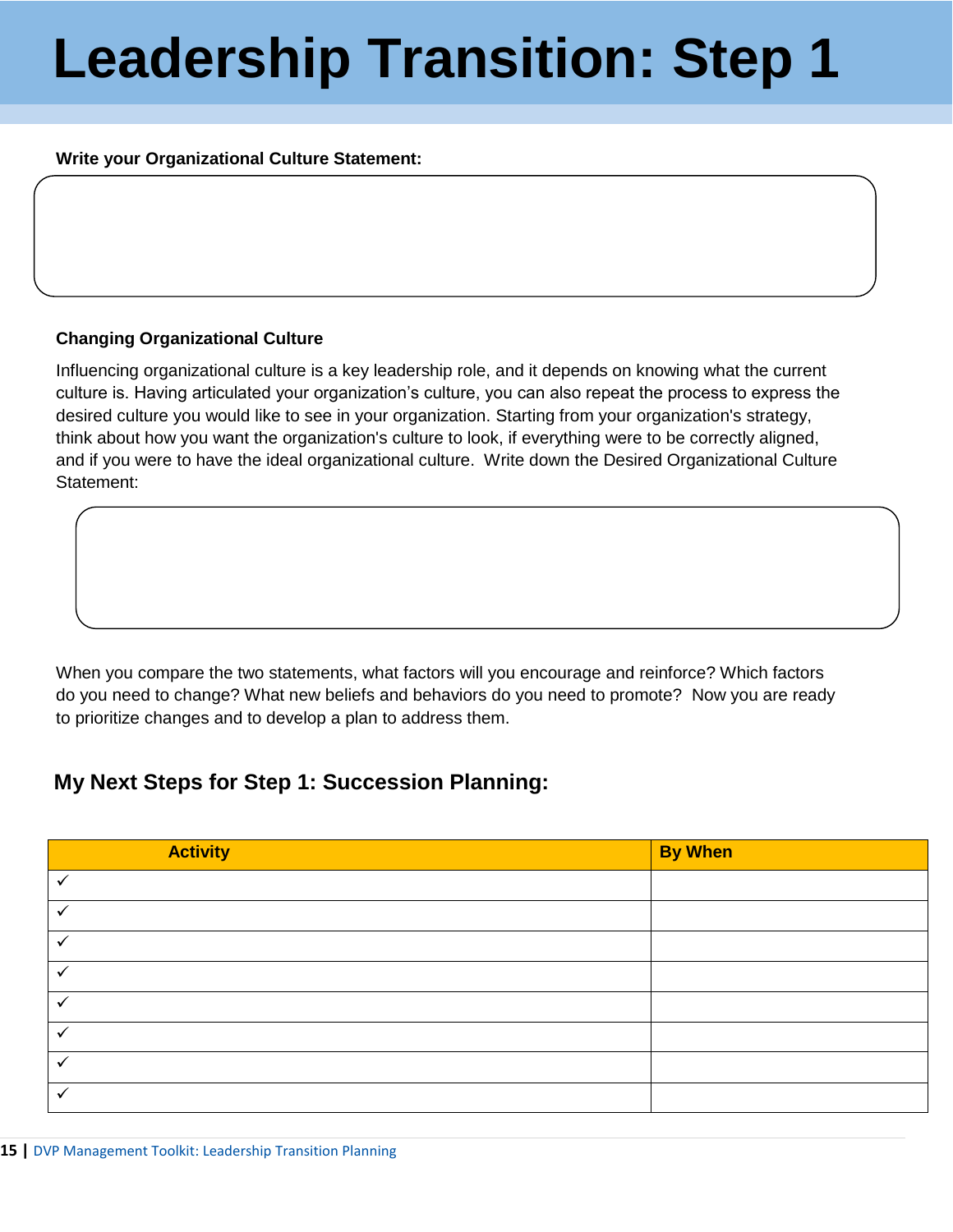### <span id="page-15-0"></span>**Step 2: STRATEGY IMPLEMENTATION**

### <span id="page-15-1"></span>**Strategy for Types of Transitions**

Transition strategy depends on understanding the type of transition an organization is facing. Most transitions can be typically characterized as *planned* or *unplanned*, and the organization's succession plan will include procedures for managing both. This section covers recommended approaches, or strategies for effectively dealing with the most common types of leadership transition. Regardless of the type of transition, having organizational clarity and planning around how to replace and executive director can mean the difference between effective and ineffective transitions.

### <span id="page-15-2"></span>**Strategy for Planned Transitions**

While seemingly straightforward, even planned transitions can destabilize an organization if proper planning and process and efficiency are not attended to. And of these three, executing the plan as quickly as possible (efficiency) and within 3-6 months, is critical for avoiding loss of participation by internal staff and external stakeholders. Organizations whose boards are clear about their charge to replace leadership as well as those who have the expertise to undertake an executive search tend to tend to lead successful leadership transitions. Further, boards should be prepared to hire outside assistance with organizational assessment or search functions if it lacks expertise or ability to efficiently accomplish tasks. Delegating search functions to staff, other than posting advertisements, is inappropriate since the most effective transitions benefit from staff preparing in other ways. By way of preparation, then, organizations not currently anticipating or experiencing leadership transitions should ensure that this role is expected of the Executive Committee and recruit board members with appropriate skills before transitions happen. The following practices are recommended for organizations undergoing a planned transition.

<span id="page-15-3"></span>

| <b>Board Transition Checklist /Task</b>                                                                                                                                                                      | In<br><b>Progress</b> | Done |
|--------------------------------------------------------------------------------------------------------------------------------------------------------------------------------------------------------------|-----------------------|------|
| Executive Committee (or Transition Committee named in<br>succession plan) develops the detail of following the transition<br>steps in the succession plan, including evaluating interim<br>management needs. |                       |      |
| Develops/implements communication plan to regarding transition<br>and recruitment                                                                                                                            |                       |      |
| Recognizes and celebrates departing ED's accomplishments.                                                                                                                                                    |                       |      |
| Implements succession plan to maintain ongoing operations and<br>monitor accountability/success.                                                                                                             |                       |      |
| Assesses organizational position and determines skills and<br>experience needed in new ED appropriate to carrying the<br>organization to its desired future.                                                 |                       |      |
| Develops a strong pool of qualified candidates and<br>safeguard/develops resources appropriate to securing desired<br>candidate.                                                                             |                       |      |

### **Board Leadership Transition Checklist**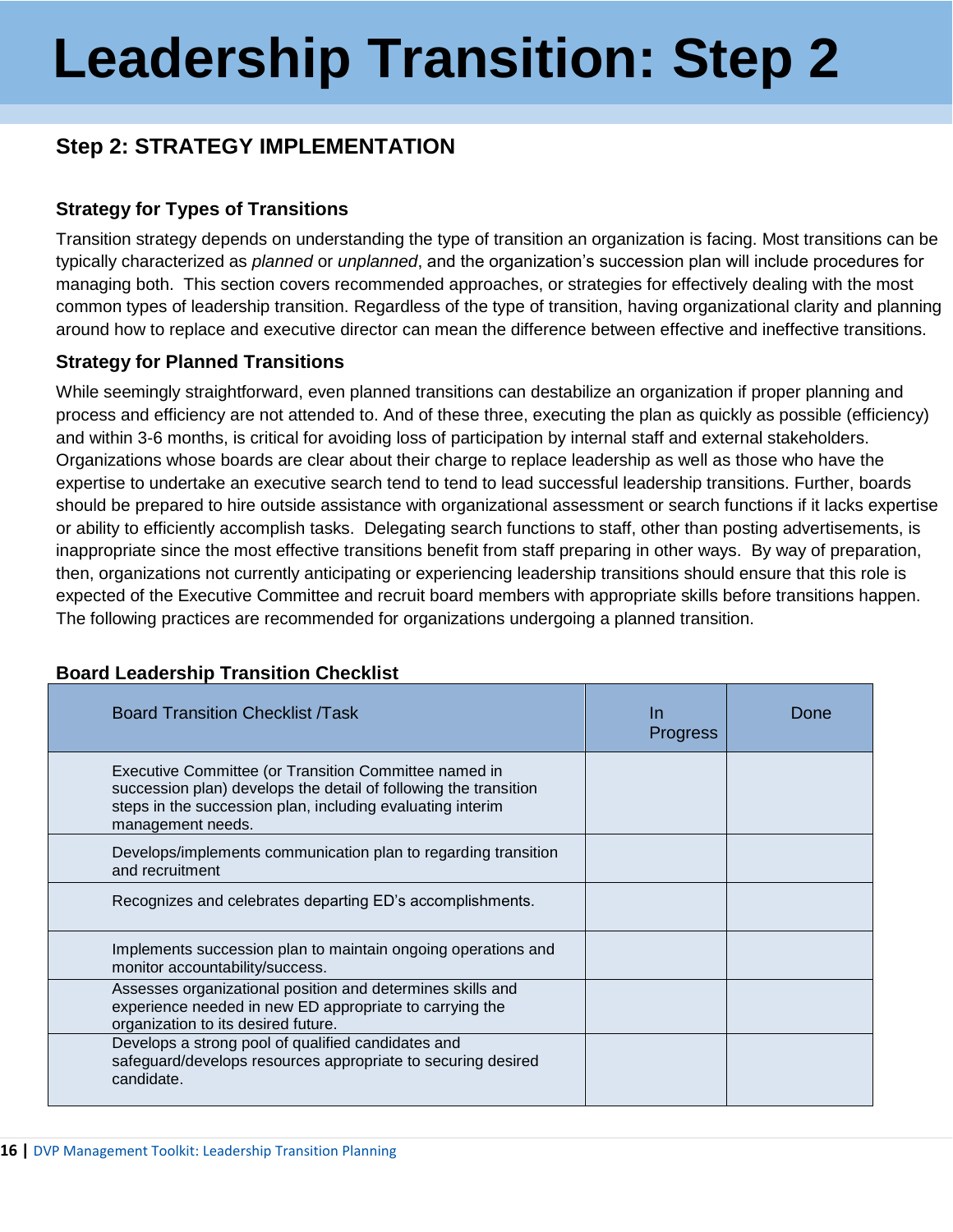| <b>Board Transition Checklist /Task</b>                                                                                                                      | In<br><b>Progress</b> | Done |
|--------------------------------------------------------------------------------------------------------------------------------------------------------------|-----------------------|------|
| Makes extra effort to recruit a pool of finalists that is diverse in<br>gender and ethnicity.                                                                |                       |      |
| Selects a good fit in terms of qualifications and culture to improve<br>chances of a longer tenure.                                                          |                       |      |
| Plans New ED orientation that includes entrée to key community<br>members and that educates and clarifies roles and authority.                               |                       |      |
| Sets 3-month, 6-month, and annual performance expectations and<br>schedules quarterly reviews to provide feedback and support<br>during new ED's first year. |                       |      |

### <span id="page-16-0"></span>**Specific Phases of Search Committee Work**

Most boards find outside assistance valuable in assessing their readiness to recruit, in doing candidate outreach and reference checks, and in facilitating the initial relationship-building and performance reviews with the new executive. New executives find enormous benefit in working with an executive coach or management consultant during the stress-filled first year.

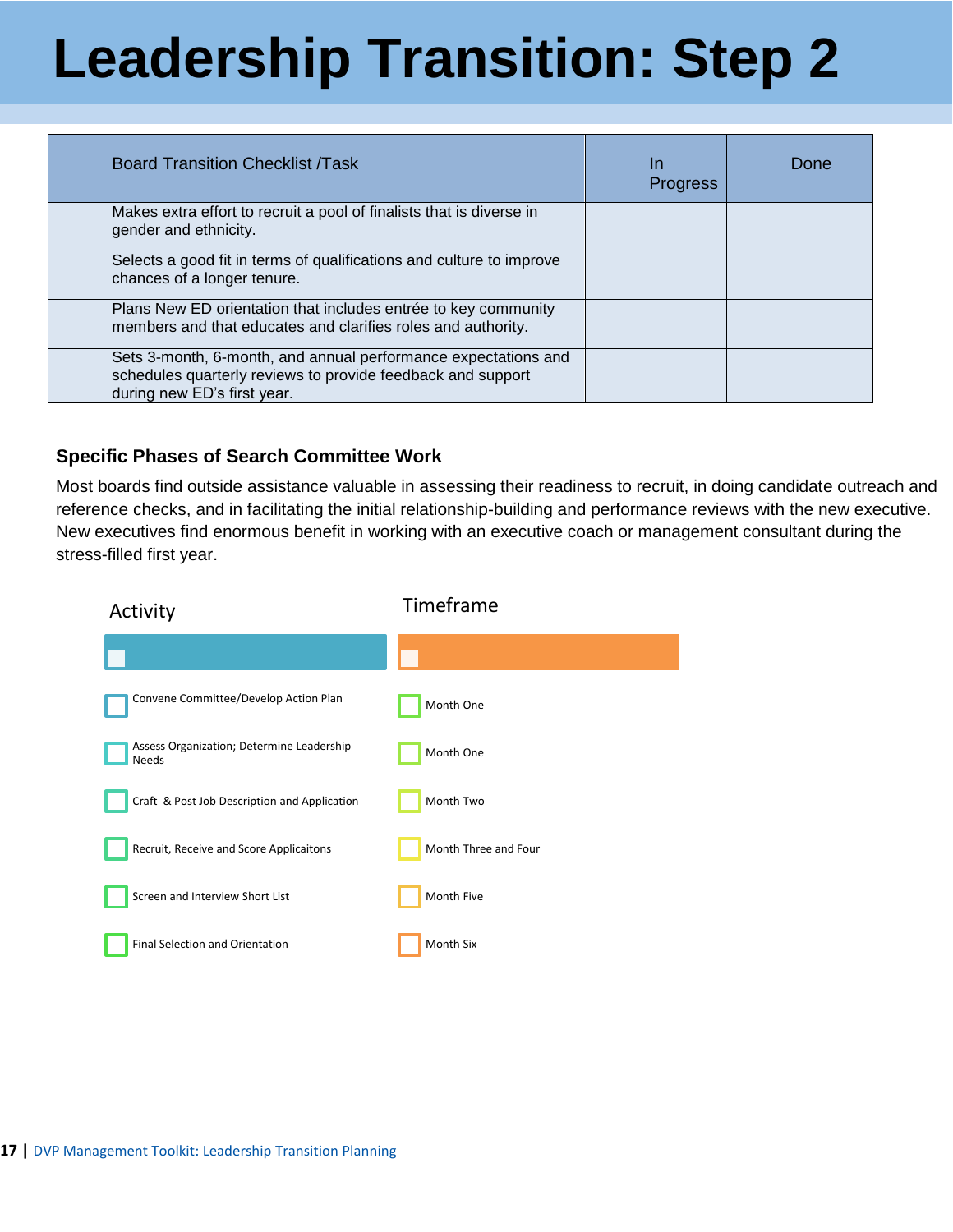### <span id="page-17-0"></span>**How Staff Can Facilitate a Transition Process**

While the current Executive Director has the greatest ability of staff to influence the effectiveness of leadership transition, staff, especially those named in the succession plan, can make sure they are properly crossed-trained for transition roles and they will also be assisting the Executive Director with many of the tasks in that person's purview. *If the transition is approximately 8-12 months away, the following tasks will support the organization. Using the following*  transition management checklist, fill bullet points in each section with specific activities you could do to accomplish the *over-arching task.*

| <b>Executive Director Transition Checklist /Task</b>                                                                                                                                                                                    | In Progress | Done |
|-----------------------------------------------------------------------------------------------------------------------------------------------------------------------------------------------------------------------------------------|-------------|------|
| <b>Strengthen Board Leadership</b>                                                                                                                                                                                                      |             |      |
| <b>Create/Update Succession Plan</b>                                                                                                                                                                                                    |             |      |
| Move stakeholders and funders closer to board and staff                                                                                                                                                                                 |             |      |
| Revisit Strategic Plan with Board/Staff to establish clarity and agreement<br>about the organization's future, to identify key challenges and opportunities<br>of the future, and to affirm the values and culture of the organization. |             |      |
| When Transition is four months away or closer:                                                                                                                                                                                          |             |      |
| Compile a list of pending projects and assignments                                                                                                                                                                                      |             |      |
| Assist the Executive Committee to implement Search Process in<br><b>Succession Plan</b>                                                                                                                                                 |             |      |
| Update Employee Handbook, all job descriptions, and complete all<br>outstanding staff evaluations; update personnel files                                                                                                               |             |      |
| Create a Financial File with budget, most recent financial statements, cash<br>flow statements, audit, and financial procedures and policies. Also change<br>signature authority with banks and payroll.                                |             |      |
|                                                                                                                                                                                                                                         |             |      |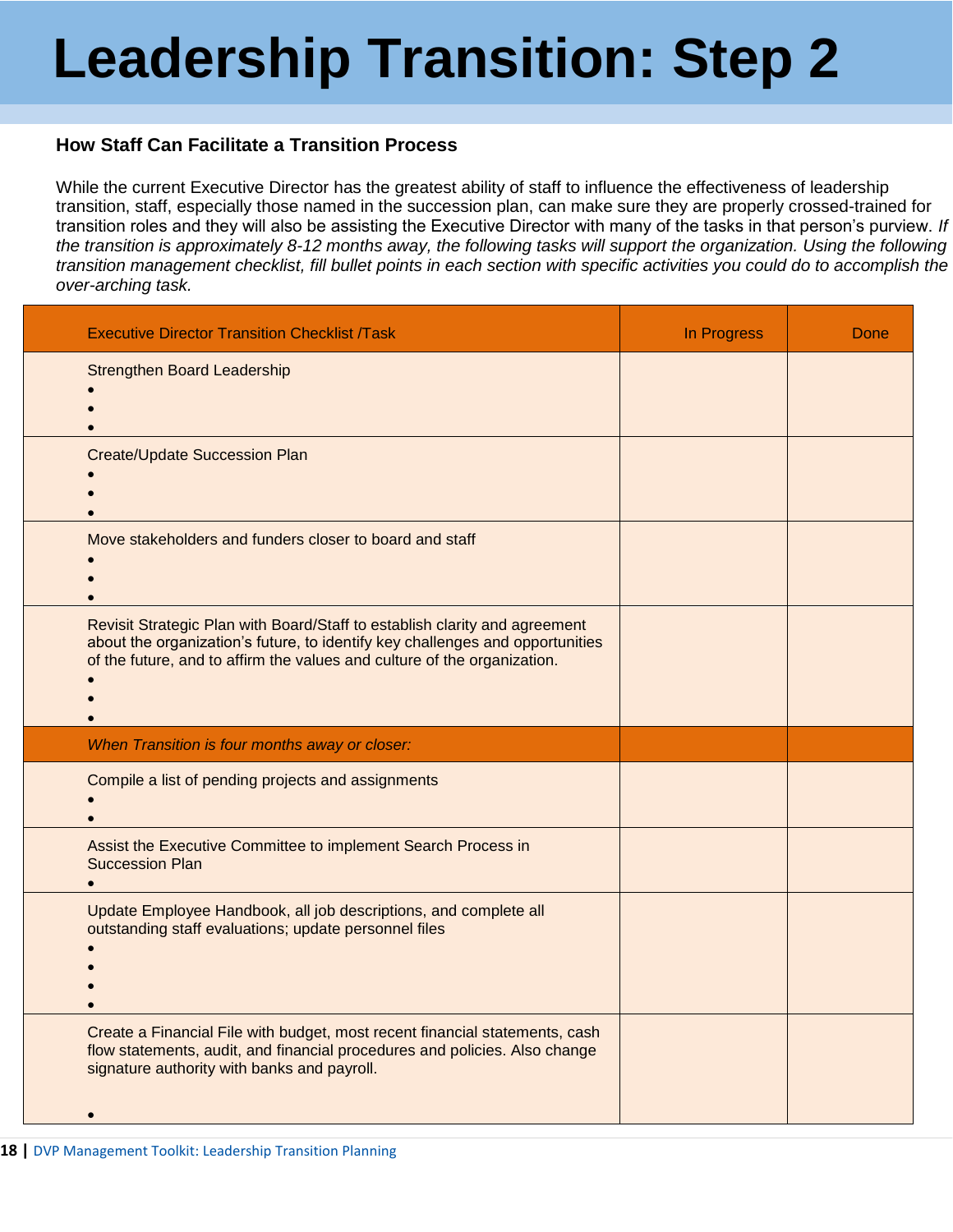| List of vendors, task forces, collaborative/partnerships for which you have<br>primary responsibility, with meeting schedules. |  |
|--------------------------------------------------------------------------------------------------------------------------------|--|
| Inform external stakeholders of the transition and assure organizational will<br>continue at high level.                       |  |

*Adapted from* The Executive Director's Guide to Thriving as a Nonprofit Leader *by M. Carlson and M. Donohoe*

#### <span id="page-18-0"></span>**Strategy for Unplanned Transitions**

Sometimes an executive resigns unexpectedly or is terminated. What follows is checklist recommended by Tom Adams of *TransitionsGuides* of what the organization's board needs to do in the first 72 hours when a transition isn't planned. Ideally, there is a succession plan in place, which states the details of these operations. Whether there is a plan or not, key steps organizations should follow include:

1. The Board Chair affirms the acting Executive Director and sort-term staffing strategies per succession plan.

2. The Board Chair informs Board and then staff of the Acting Executive Director appointment and formal implementation of terms and policies in the succession plan.

3. The Board Chair (and potentially other officers) consults with the Acting Executive Director (and key function short-term staff as appropriate) on the circumstances of the absence, organizational situation and related factors.

4. Review and make changes to check-signing authority and related security issues.

5. After Board Chair and Acting Executive Director consult, notify stakeholders as outlined in succession plan about circumstances of departure and the interim plans.

6. If the unplanned absence is long-term or permanent, the Board Chair activates the search committee process described in the succession plan and under "planned transition strategies" in this toolkit.

*Crisis Transitions* are characterized by the organization being in a financial or programmatic crisis, or need to reorganize board or staff. An effective strategy for crisis transitions includes investing in an interim executive who has the skill and expertise to manage the crisis, leaving the organization in a position to successfully execute its planned transition plan. An interim is a good choice because in all likelihood the organization needs to stabilize before it can attract suitable candidates for long-term leadership. A skilled interim with expertise appropriate to the organization's needs can be costly (\$4,000-\$9,000 per month) and hard to find at the last minute. Make sure that building cash reserves are part of the organization's regular succession planning, and that the organization maintains a list of effective consultants that partner organizations recommend.

*Strategies for managing transitions in 'underperforming organizations'*, or ones that chronically fall short of fundraising or programmatic goals, often benefit from bringing in an interim to stabilize the organization, and in this case, it is recommended that a thorough organizational assessment is done as a precursor to planning and re-hiring.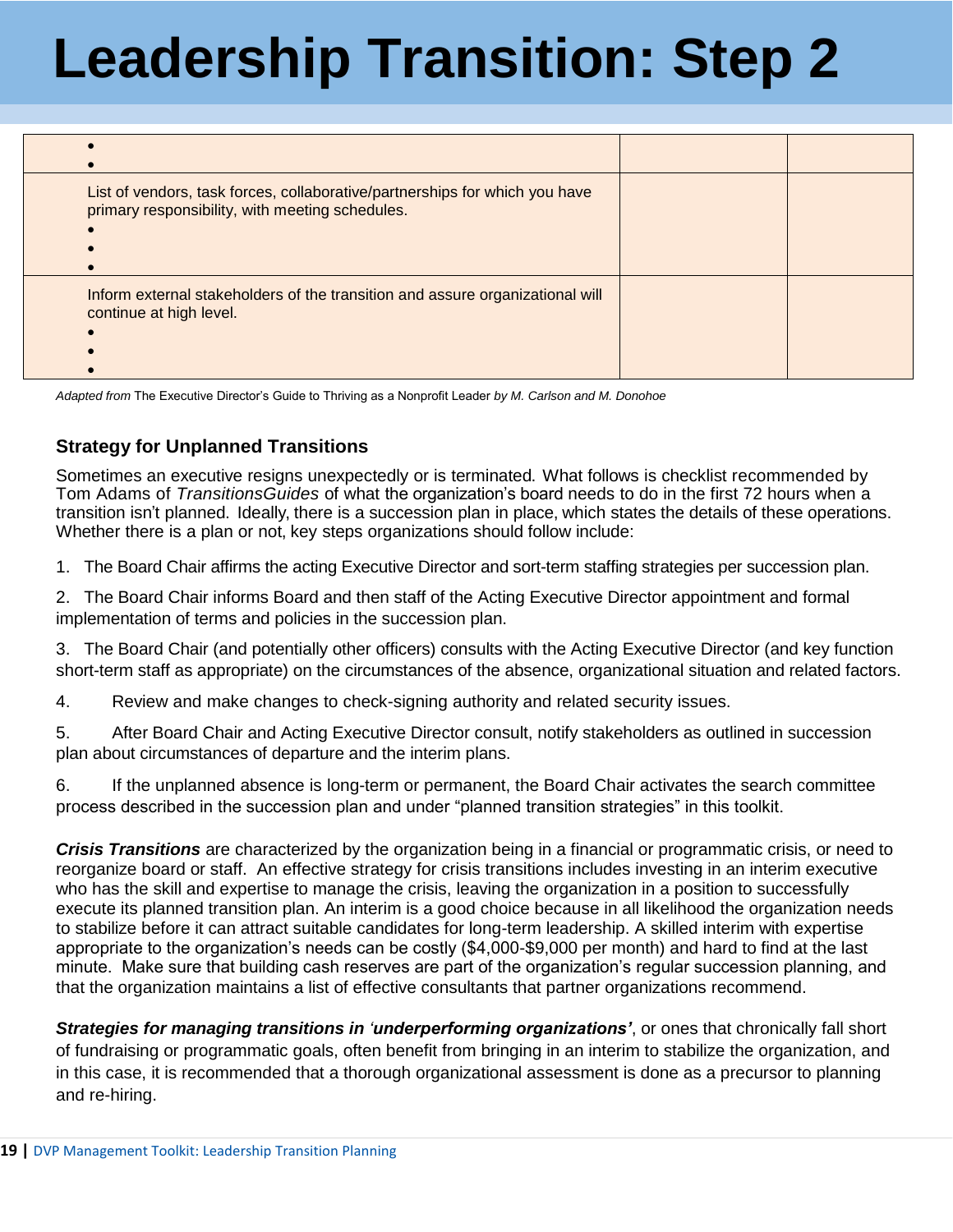*Strategies for Organizational Startups*. When an organization hires an executive for the first time, big shifts occur. The hiring may be part of the organization's formation, or the new ED may be hired after relying on volunteer or parttime "staffing" for months or years. In either case, founders and volunteers must make major adjustments to make the role of the new ED successful. Organizations in this situation would be wise to engage in considerable planning about organizational vision, goals, and objectives, as well as the detailed roles needed for the organization to achieve this plan. Hiring without a shared plan in place invariably jeopardizes the success of the new ED, and for a developing organization, that may also have a negative impact on the organization's effectiveness and survival.

*Strategies for Founder Successions*. When a founder leaves, the organization faces major adjustment s since culture, performance expectations, and relationships are often linked to the founder and his/her personality. Even stable organizations can quickly become vulnerable without careful attention to the impact of this change. Leadership transition can be maximized if the Founder can be persuaded to serve in an ex-officio and public role that contributes to the visibility of the organization and consolidates the leadership in the new executive director. Unless it becomes an auxiliary role such as writing an opinion column for a newsletter, the Founder transition role should be short –term in nature and lasting approximately 3-4 months. It is appropriate to have that person serve on the board in a nonvoting capacity for a regular board term, and without any special role.

Similarly, departing executives who built or rebuilt an organization through their entrepreneurial drive, vision, and energy are difficult to follow. Boards often fail to adjust expectations, resulting in rocky starts and short tenures. Rather than rushing to fill the void left by the founder or entrepreneur, it's sometimes better to hire an interim manager. Using short-term leadership can offset the distorted perspectives that are common when such a powerful leader leaves.

### <span id="page-19-0"></span>**Common Obstacles of Transition Strategy Implementation**

- $\triangleright$  Making hasty decisions without assessing needs
- $\triangleright$  Minimizing critical issues
- $\triangleright$  Not bringing in help when needed
- $\triangleright$  Rushing to hire
- $\triangleright$  Appointing Acting or Interim ED based on relationship and not skill set
- $\triangleright$  Disconnect between salary offered and skills desired
- $\triangleright$  Not fully disclosing to finalists the condition of the organization and first year expectations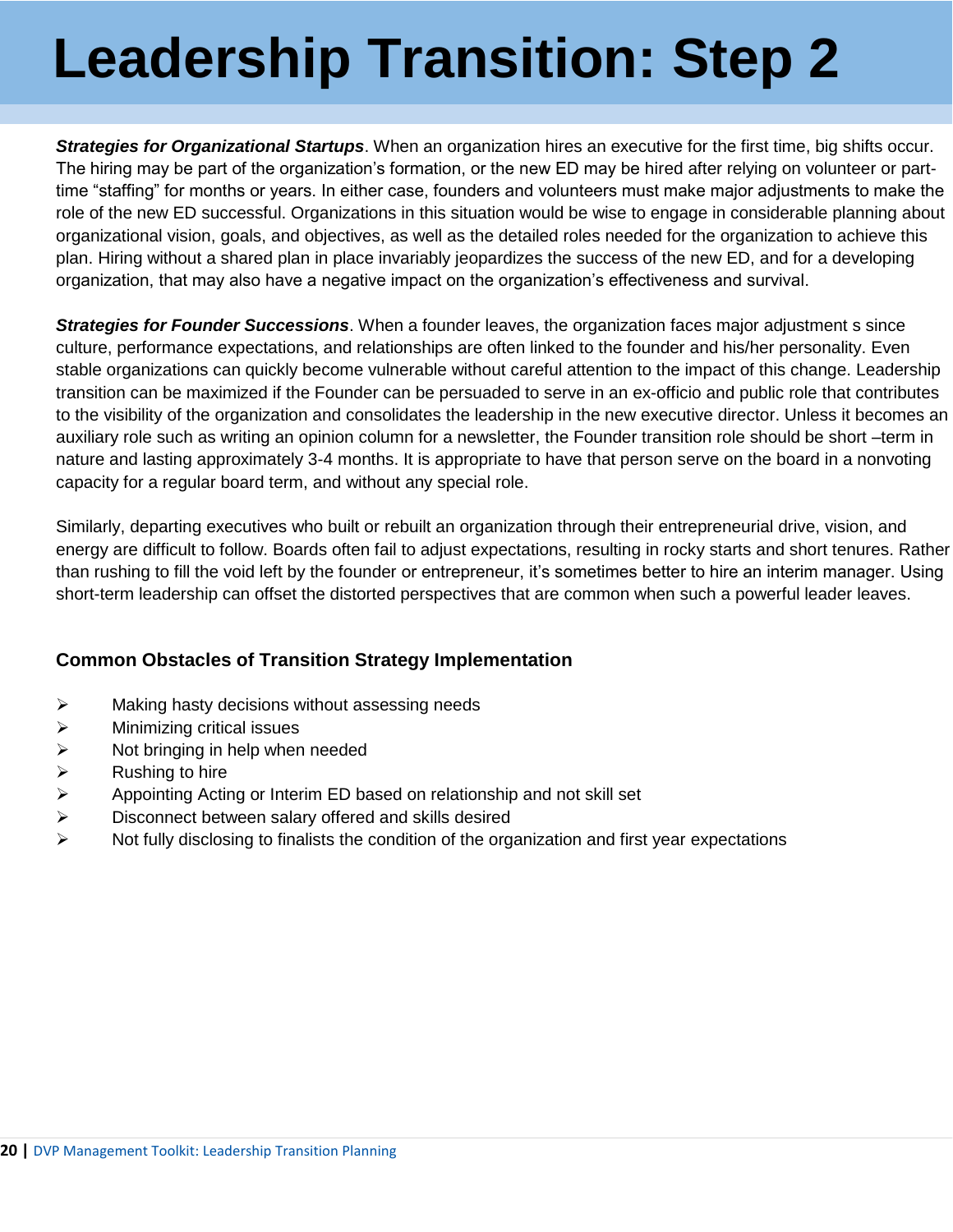### <span id="page-20-0"></span>**My Next Steps for Step 2: Strategy Implementation**

| <b>Activity</b> | <b>By When</b> |
|-----------------|----------------|
|                 |                |
|                 |                |
|                 |                |
|                 |                |
|                 |                |
|                 |                |
|                 |                |
|                 |                |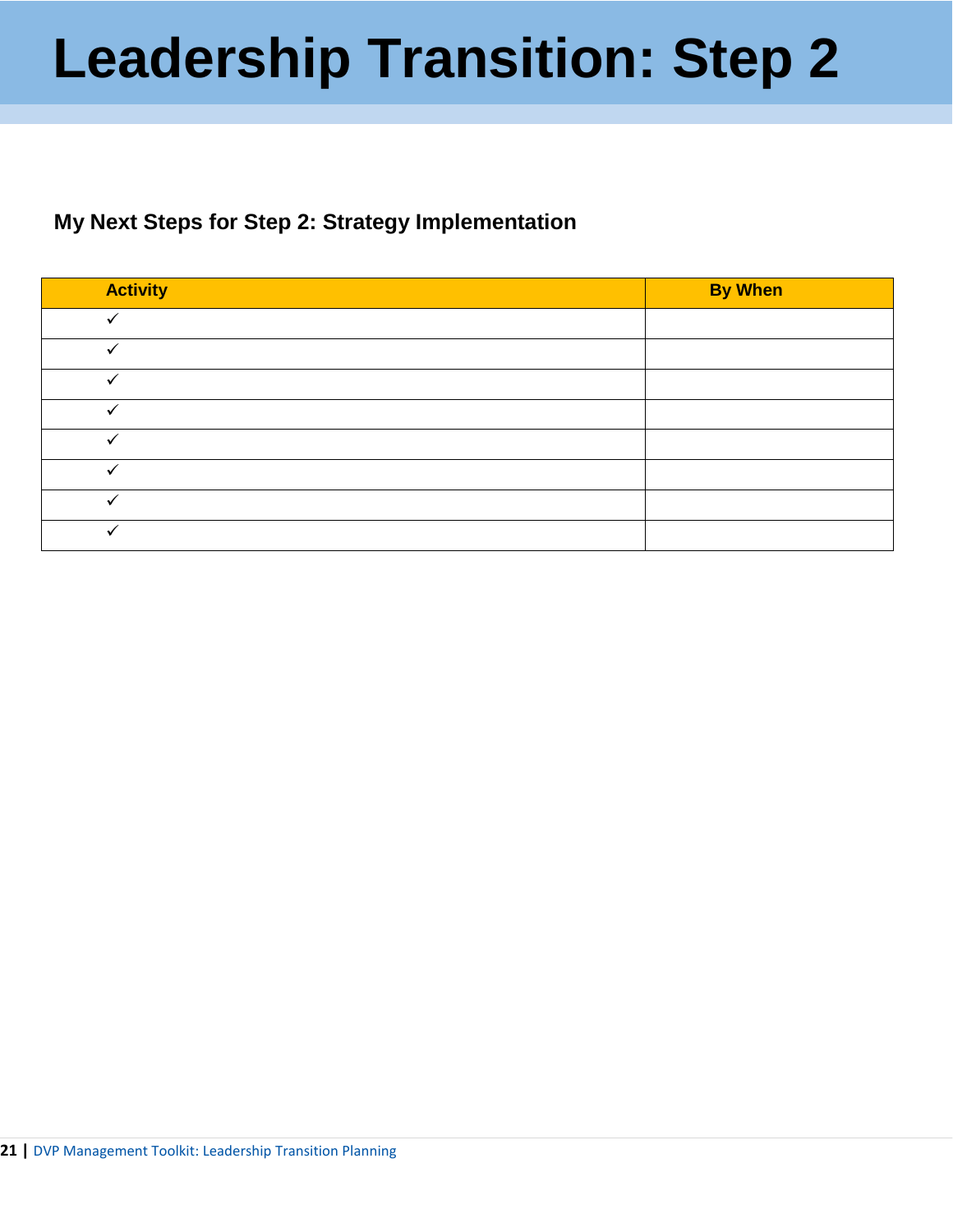### <span id="page-21-0"></span>**Building New Hire Success**

#### <span id="page-21-1"></span>**How to Help the New Leader Succeed**

- $\checkmark$  Welcoming and introducing new executive
- $\checkmark$  Orienting new executive to organization and community
- $\checkmark$  Making agreements between board and new executive on three- and six-month work plan
- $\checkmark$  Agreeing on executive evaluation process
- $\checkmark$  Executive professional development planning by new executive with board support
- $\checkmark$  Agreeing on when to revisit strategic plan and direction of organization

#### <span id="page-21-2"></span>**Common Obstacles for New Leaders**

- $\checkmark$  Not being introduced by others to community and key relationships
- $\checkmark$  Board steps back during first 30-60 days
- $\checkmark$  Micromanaging by Board
- $\checkmark$  Giving insufficient priority to relationship building in first month
- $\checkmark$  New executive becoming overwhelmed, ignoring board and stakeholder relationships, staff or administration; having difficulty in balancing all three
- $\checkmark$  Paying no attention to work plans or evaluation system

#### <span id="page-21-3"></span>**Sample Performance Management Process**

Steps conducted in partnership with Board Chair and/or Executive Committee

#### **1. Goal Setting**

- Review operating plan and agency goals
- Set individual goals/objectives/accountabilities that relate to the agency goals
- Review/get approval for those goals with Board Chair or Executive Committee
- Establish an annual competency development plan based on board expectations for achievement

#### **2. Performance Feedback**

- Get feedback on progress towards goals/objectives/accountabilities
- Make feedback on goal attainment part of quarterly interaction with Executive Committee
- Integrate feedback into routine to improve performance
- Get coaching or professional development if necessary; everyone wants you to succeed!

#### **3. Performance Input**

- Seek out multiple and appropriate sources of inputs and observations (360; constituent surveys)
- Fnsure observations are fact-based

### **4. Performance Assessment**

- Complete self-assessment of goal/work plan-achievement and core competency achievement
- Review against Board and Staff versions of the same tool

#### **5. Discussion, Consequences and Review (with Executive Committee)**

- Determine consequences of performance and refine goals
- Determine developmental needs for ED and organization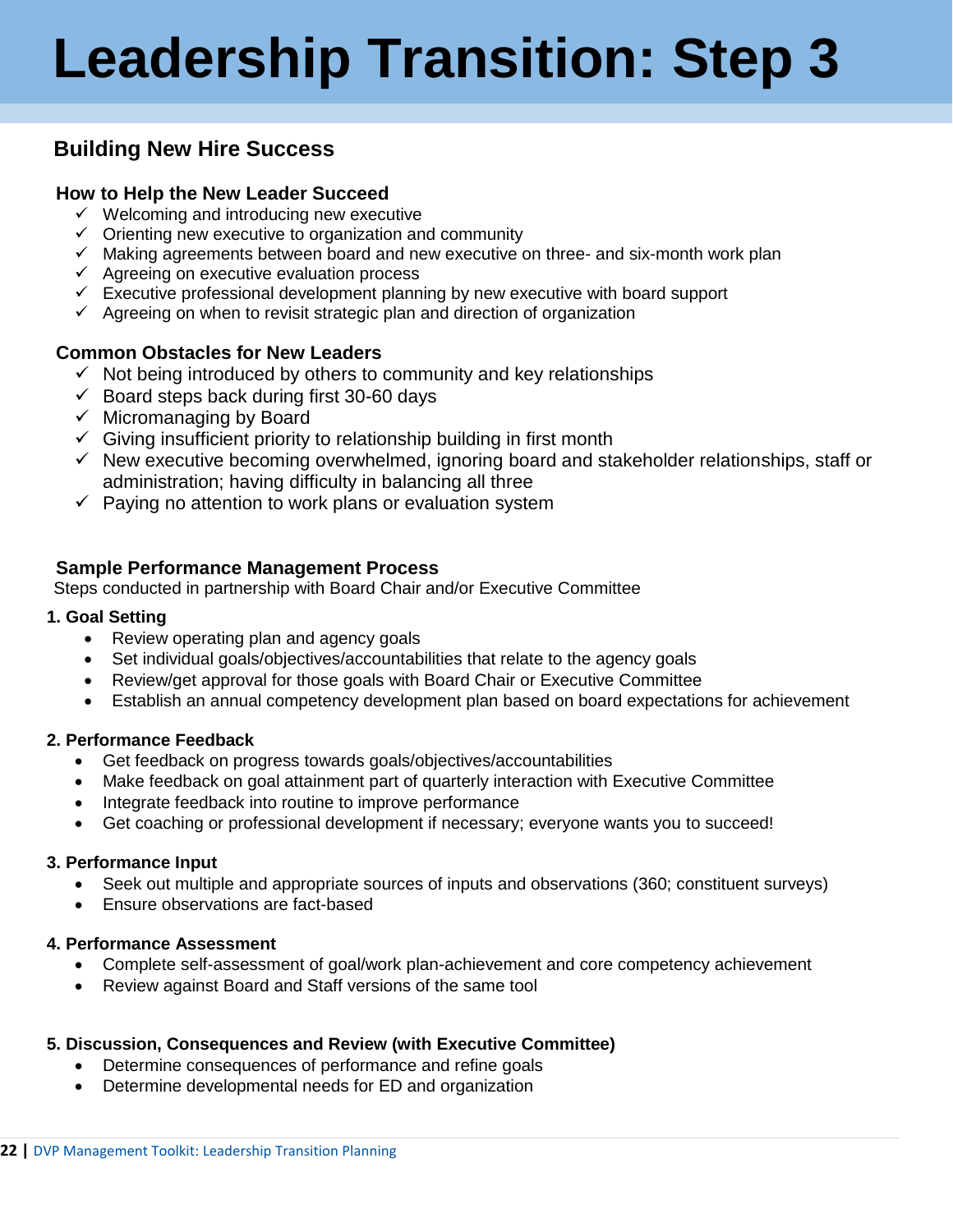### **Sample Performance Management Process (Continued)**



### <span id="page-22-0"></span>**Goal-Setting Strategy**

*After you have reviewed the organization's strategic plan and met with Board leadership to learn of their expectations for your performance as the new leadership, it can be helpful to review organizational key-area functions and then to set goals accordingly. This approach helps to develop balanced goals that advance all aspects of the organization.*

- **1. Management and Leadership Key Questions**
- $\checkmark$  What is the organizational history and culture?
- $\checkmark$  Interview each staff person
- $\checkmark$  What kind of leadership do staff and board need?
- $\checkmark$  Where are the functional gaps in the org. chart?
- $\checkmark$  What is the succession plan?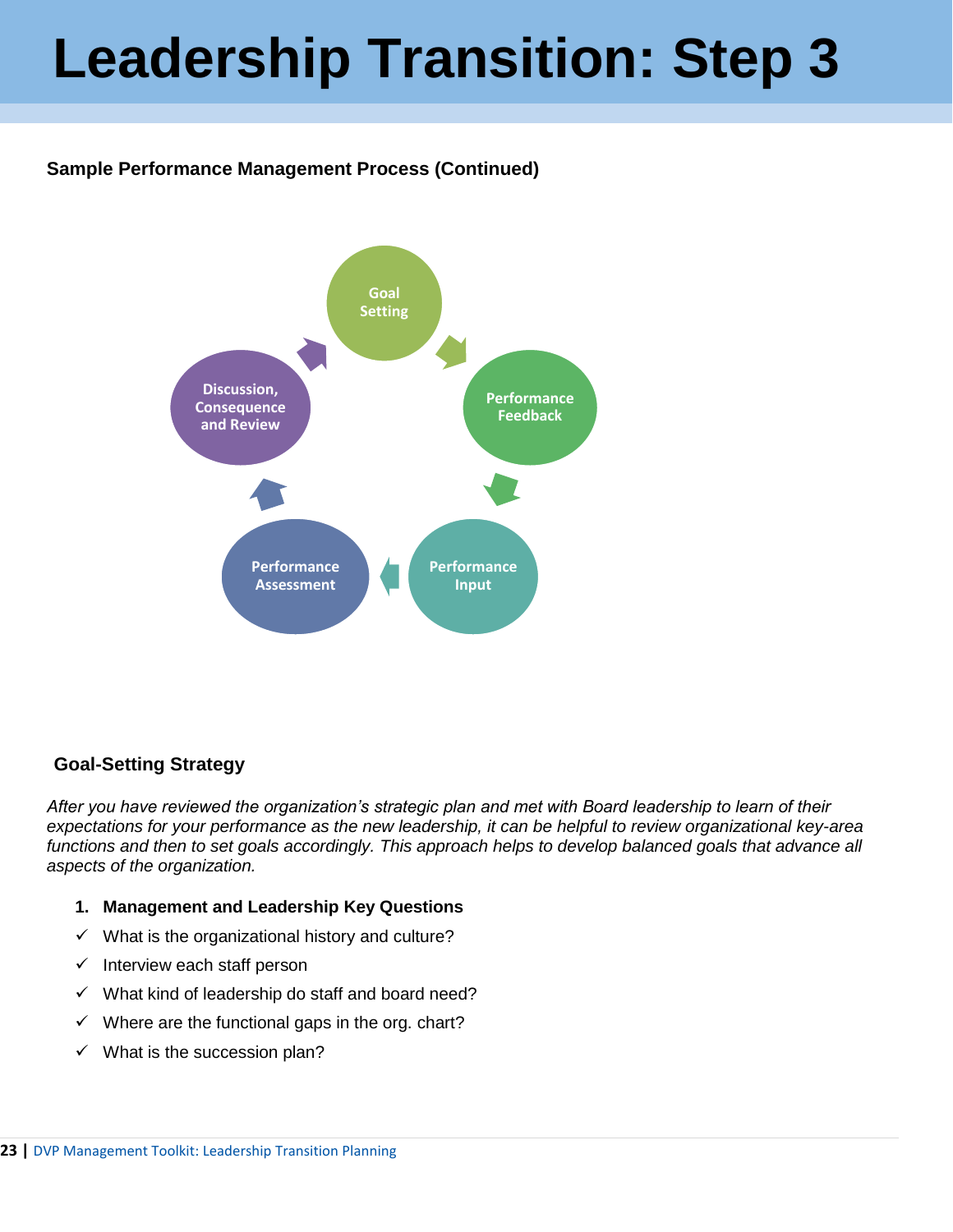### **Goal-Setting Strategy Continued**

#### **2. Board Management Key Questions**

- $\checkmark$  Review the board minutes for the last six months
- $\checkmark$  Who can provide board history?
- $\checkmark$  Meet with each Board member and determine that member's involvement
- $\checkmark$  Determine agenda setting and regular meetings with Board Chair
- $\checkmark$  What are the current Board issues that need to be addressed?

#### **3. Program Management Key Questions**

- $\checkmark$  How well do program services align with mission?
- $\checkmark$  Are there gaps in services?
- $\checkmark$  How are outcomes measured?
- $\checkmark$  Is funding per program sustainable?
- $\checkmark$  What are the current Program issues that need to be addressed?

#### **4. Fundraising and Volunteer Key Questions**

- $\checkmark$  How pervasive is the fundraising culture of the organization?
- $\checkmark$  Review the annual fundraising plan: What are the opportunities?
- $\checkmark$  Are fundraising processes and infrastructure sufficient?
- $\checkmark$  Who are the organization's top 10 donors? Meet with them.
- $\checkmark$  What are the policies and procedures set for fundraising and volunteer management?

#### **5. Financial Management Key Questions**

- $\checkmark$  How healthy is the Statement of Financial Position?
- $\checkmark$  Does the organization have an established line of credit?
- $\checkmark$  When the organization was last audited/reviewed?
- $\checkmark$  Is the chart of accounts appropriate for the organization's activities? Is current reporting adequate?
- $\checkmark$  Does the organization employ an allocation basis to track staff time and overhead in programming?
- $\checkmark$  Is cash flow analysis part of reporting?
- $\checkmark$  Review internal control policies, insurance policies, and payroll.

#### **6. Community Outreach Key Questions**

- $\checkmark$  How well has the transition been communicated?
- $\checkmark$  Does the organization have key contacts with desired media? Meet them.
- $\checkmark$  What is the strength of the organization's brand position?
- $\checkmark$  Who are the organization's key community partners? Meet them.
- $\checkmark$  What is the quality of promotional materials? Website?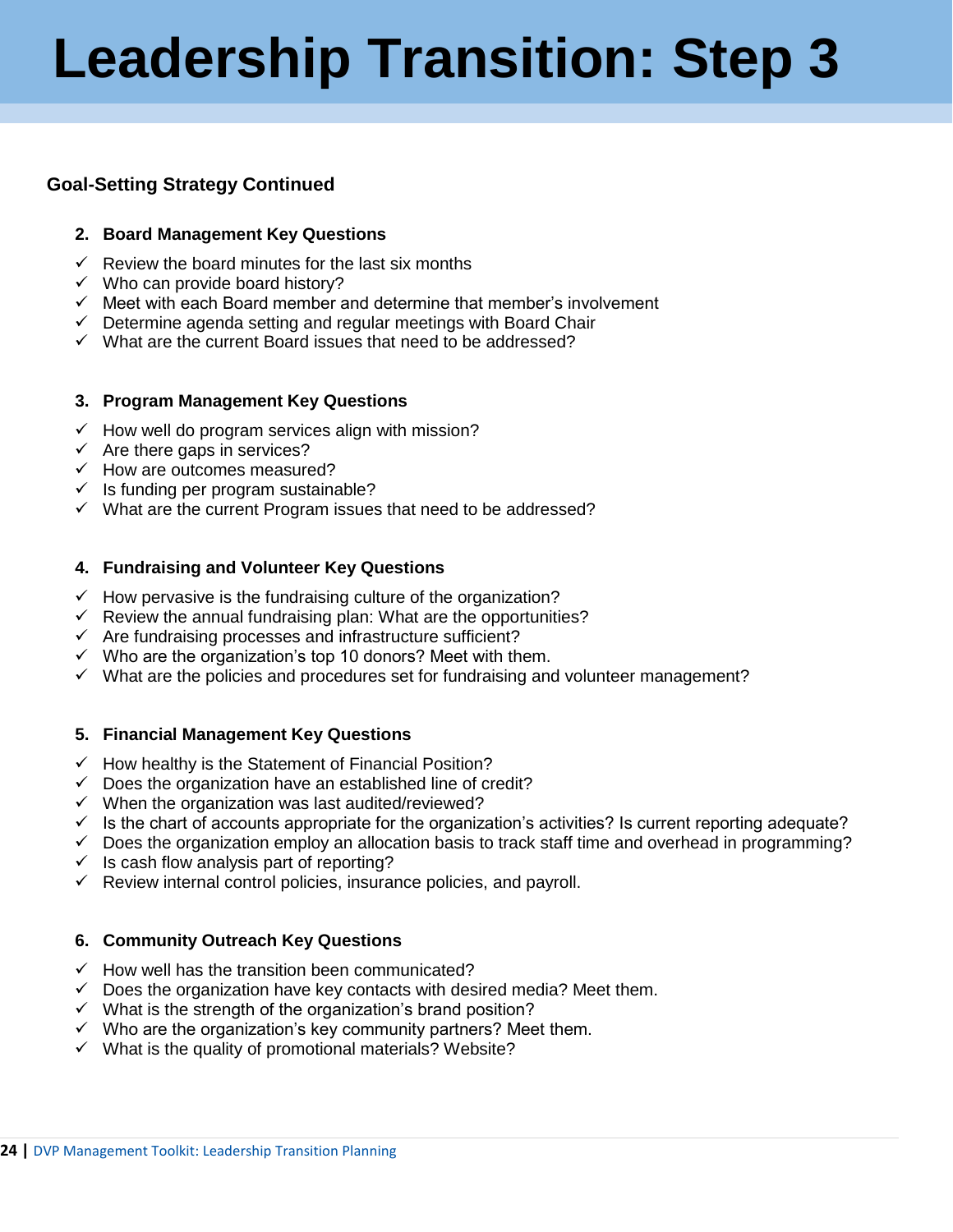### <span id="page-24-0"></span>**Goal-Setting Strategy Continued: Create a Work Plan**

*After reviewing the goal-setting strategy key questions, you are in a better position to create an effective work plan as a new hire that will be well-rounded and informed by your organization's current position. Use the following out line to create the details of your work plan:*

#### **Organization Name:**

| <b>Executive Director Name:</b> |                           |
|---------------------------------|---------------------------|
| Initial 30 days objectives:     | <b>Intended Outcomes:</b> |
| ✓                               |                           |
|                                 |                           |
|                                 |                           |
| Initial 60 days objectives      | <b>Intended Outcomes:</b> |
| ✓                               |                           |
|                                 |                           |
|                                 |                           |
| Initial 90 days objectives:     | <b>Intended Outcomes:</b> |
|                                 |                           |
|                                 |                           |
|                                 |                           |
| Initial 1 year objectives:      | <b>Intended Outcomes:</b> |

  $\cdot$ 

#### **Leadership Benchmarks/Performance Benchmarks:**

- $\checkmark$  Degree to which objectives were met
- $\checkmark$  Degree to which intended results were achieved
- $\checkmark$  Degree to which this work plan advanced the organization's strategic vision and plan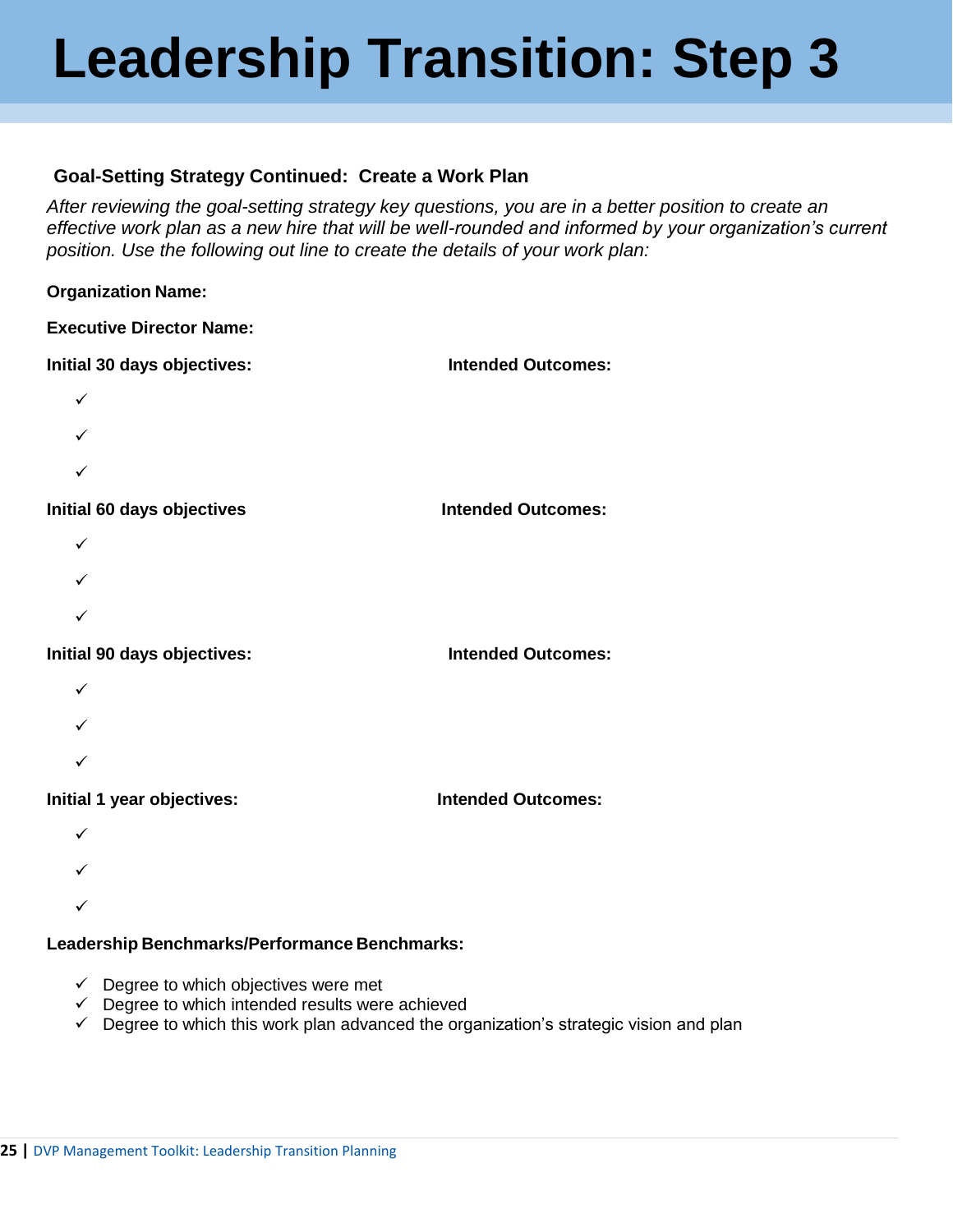### <span id="page-25-0"></span>**My Next Steps for Step 3: Build New Hire Success**

| <b>Activity</b>      | <b>By When</b> |
|----------------------|----------------|
| $\checkmark$         |                |
| v                    |                |
| v                    |                |
| $\checkmark$         |                |
| v                    |                |
| $\checkmark$         |                |
| $\ddot{\phantom{0}}$ |                |
|                      |                |